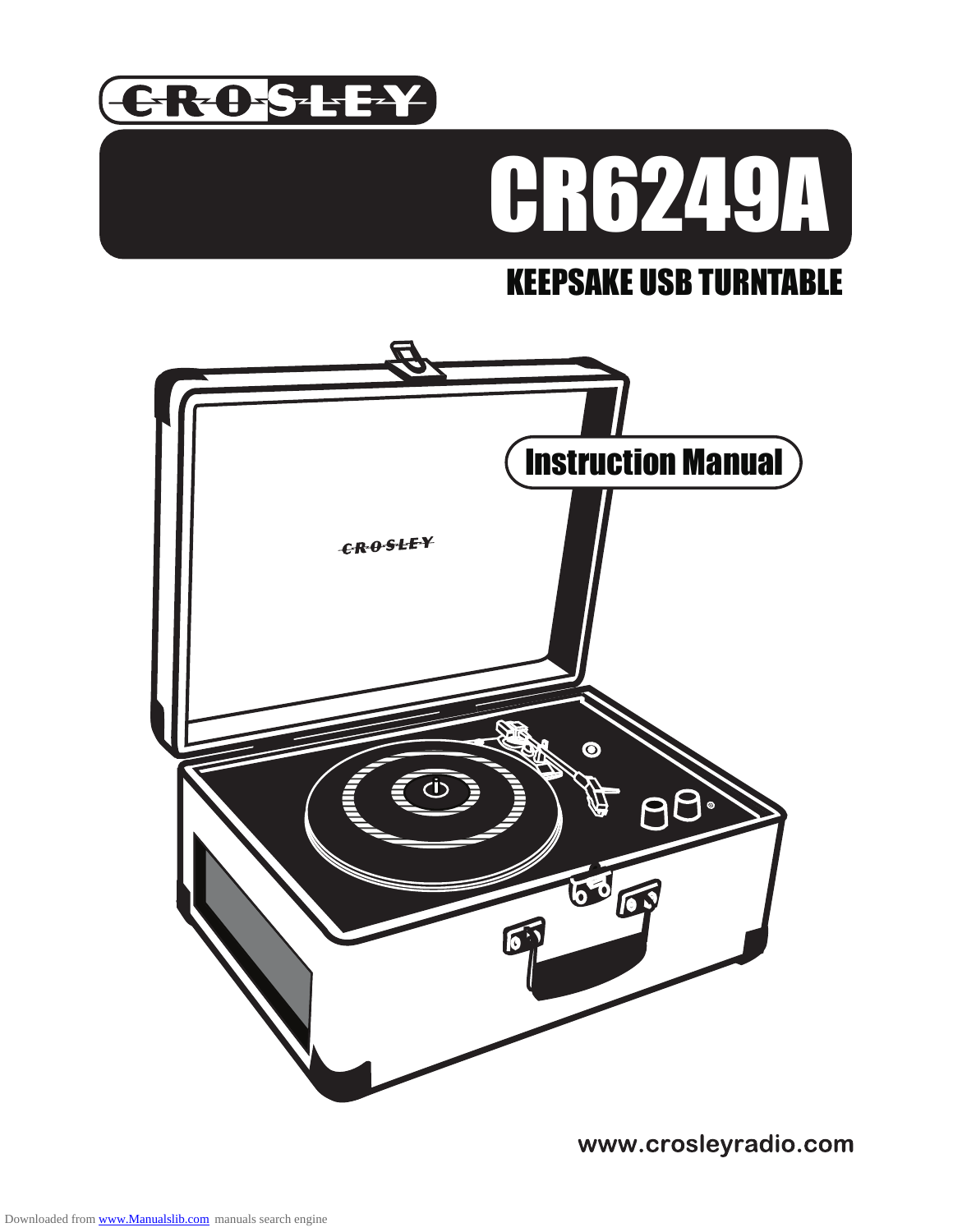**ENGLISH** 

# IMPORTANT SAFETY INSTRUCTION

PLEASE READ CAREFULLY ALL THE FOLLOWING IMPORTANT SAFEGUARDS THAT ARE APPLICABLE TO YOUR EQUIPMENT

1.Read Instructions -All the safety and operating instruction should be read before the product is operated.

### 2.Read instructions –The safety and operating instruction should be retained for future reference.

- 3.Heed Warnings All warning on the product and in the operating instructions should be adhered to.
- 4.Follow instructions All operating and use instructions should be followed.
- 5.Cleaning Unplug this product form the wall outlet before cleaning. Do not use liquid cleaners or aerosol cleaners. Use a dry cloth for cleaning.
- 6.Attachment –Do not use attachment not recommended by the product manufacture as they may cause hazard. 7.Water and Moisture –Do not use this product near water –for example, near a bath tub, wash bowl, kitchen sink, or laundry tub; in a wet basement; or near a swimming pool; and the like. The apparatus shall not be exposed to dripping or splashing and that no objects filled with liquid, such as vases, shall be placed on apparatus.
- 8.A product and cart combination should be moved with care. Quick stops, excessive force, and uneven surfaces may cause the product and cart combination to overturn.
- 9.Ventilation Slots and openings in the cabinet are provided for ventilation and to ensure reliable operation of the product and to protect it form overheating, and these openings must not be blocked or covered. The openings should never be blocked by placing the product on a bed, sofa, rug, or other similar surface. This product should not be placed in a built – in installation such as a bookcase or rack unless proper ventilation is provided or the manufacture's instructions have been adhered to.
- 10.Power Sources This product should be operated only form the type of power source indicated on the marking label, if you are not sure of the type of power supply to your home. Consult your product dealer or local power company. For products intended to operate form battery power, or other sources, refer to the operating instructions.
- 11.Grounding or Polarization This product may be equipped with a polarized alternating current line plug (a plug having one blade wider than the other). This plug will fit into the power outlet only one way. This is a safety feature. If you are unable to insert the plug fully into the outlet try reversing the plug. If the plug should still fail to fit, contact your electrician to replace your obsolete outlet. Do not defeat the safety purpose of the polarized plug.



- 12.Power-Cord Protection-Power-supply cords should be routed so that they are not likely to be walked on or pinched by items placed upon or against them, paying particular attention to cords at plugs, convenience receptacles, and the point where they exit form the product.
- 13.Lightning-For added protection for this product during a lightning storm, or when it is left unattended and unused for long periods of time, unplug it form the wall outlet and disconnect the or cable system. This will prevent damage to the product due to lightning and power –line surges.
- 14.Power Line-An outside antenna system should not be located in the vicinity of overhead power circuits, or where it can fall into such power lines or circuits. When installing an outside antenna system, extreme care should be taken to keep form touching such power lines or circuits as contact with them might be fatal. Mains plug is used as the disconnect device. it shall remain readily operable and should not be obstructed during intended use. To be completely disconnected the apparatus form supply mains, the main plug of the apparatus shall be disconnected form the main socket outlet completely.
- 15.Overloading-Do not overload wall outlets, extension cords, or integral convenience receptacles as this can result in a risk of fire or electric chock.
- 16.Object and Liquid Entry-Never push objects of any kind into this product through openings as they may touch dangerous voltage point or short-out part that could result in electric shock. Never spill liquid of any kind on the product.
- 17.Servicing-Do not attempt to service this product yourself as opening or removing covers may expose you to dangerous voltage or other hazards. Refer all servicing to qualified service personnel.
- 18.Damage Requiring Service-Unplug this product form the wall outlet and refer servicing to qualified service personnel under the following conditions;
	- a. When the power-supply cord or plug is damaged.
	- b. If liquid has been spilled, or object have fallen into the product.
	- c. If the product has been exposed to rain or water.
	- d. If the product does not operate normally by following the operating instructions. Adjust only those controls that are covered by the operating instructions as an improper adjustment of other controls may result in damage and will often require extensive work by a qualified technician to restore the product to its normal operation.
	- e. If the product has been dropped or damaged in any way.
	- f. When the product exhibits a distinct change in performance-this indicates a need for service.
- 19.Replacement Parts-When replacement parts are required, be sure the service technician has used replacement parts specified by the manufacture or have the same characteristics as the original part. Unauthorized substitutions may result in fire, electric shock, or other hazards.
- 20.Safety Check-Upon completion of any service or repairs to this product, ask the service technician to perform safety checks to determine that the product is in proper operating condition.
- 21.Wall or ceiling Mounting-The product should be mounted to a wall or ceiling only as recommended by the manufacture.

22.Heat-The product should be situated away form heat sources such as radiators. Heat registers, stoves, or other products (including amplifiers) that produce heat. Batteries shall not be exposed to excessive heat such as sunshine, fire or the like.

WARNING: Changes or modifications to this unit not expressly approved by the party responsible for compliance could void the user's authority to operate the equipment.

NOTE: This equipment has been tested and found to comply with the limits for a class B digital device, pursuant to Part 15 of the FCC Rules. These limits are designed to provide reasonable protection against harmful interference in a residential installation. This equipment generates, uses, and can radiate radio frequency energy and, if not installed and used in accordance with the instructions, may cause this equipment dose cause harmful interference to radio or television reception, which can be determined by turning the equipment off and on, the user is encouraged to try to correct the interference by one or more of the following measures:

- Reorient or relocate the receiving antenna.
- Increase the separation between the equipment and receiver.
- Connect the equipment into an circuit different form that to which the receiver is connected.
- Consult the dealer or an experienced radio TV technician for help.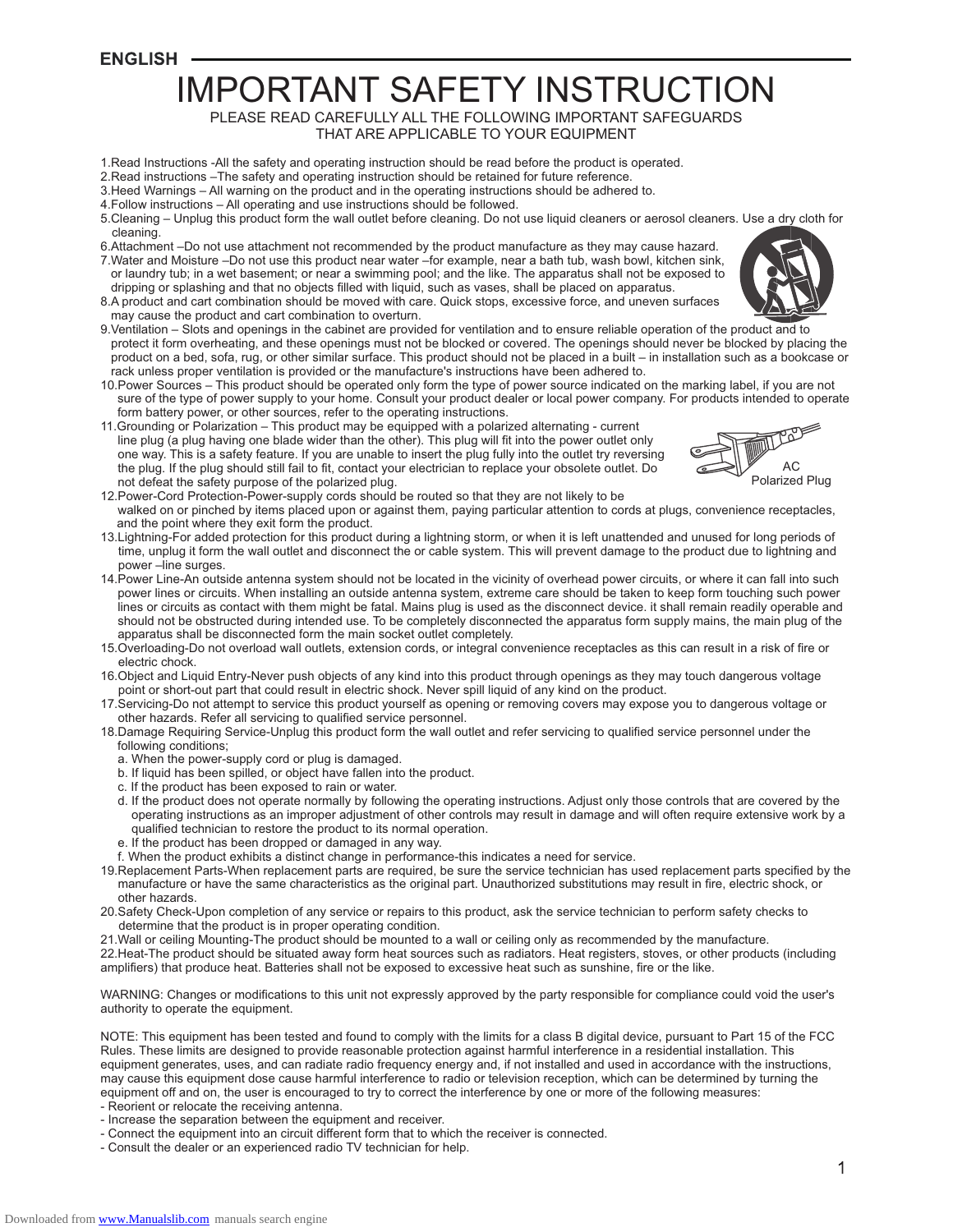# **ENGLISH -WARNING:**

TO PREVENT FIRE OR SHOCK HAZARD, DO NOT EXPOSE THIS APPLIANCE TO RAIN OR MOISTURE. DO NOT REMOVE COVER. PILOT LAMPS SOLDERED IN PLACE. NO USER SERVICEABLE PARTS INSIDE. REFER SERVICING TO QUALIFIED SERVICE PERSONNEL.



(servicing) instruction in the literature accompanying the appliance.

### **SPECIFICATION**

Power supply Power Consumption Speed Speaker

# **For Windows:**

Windows 2000, XP **Windows Vista Home Basic** Windows Vista Home Premium/Business/Ultimate

Recommended RAM/processor speed 512 MB/1 GHz 2 GB / 1 GHz 4 GB / 2 GHz

: AC adapter  $-$  (DC 12V 0.5 A) (included)

Minimum RAM/processor speed 128 MB/300 MHz 512 MB / 1 GHz  $1 GB/1 GHz$ 

### **For Mac:**

Audacity 1.2 requires MAC OS × 10.1 or later Audacity runs best with at least 64 MB RAM and a 300 MHz processor.

: 12W

: 33 1/3 /45/78 RPM : 3"x5" Dynamic Type×2

·DESIGN AND SPECIFICATION SUBJECT TO CHANGE WITHOUT NOTICE.



1220 East Oak Street . Louisville, Kentucky 40204 www.crosleyradio.com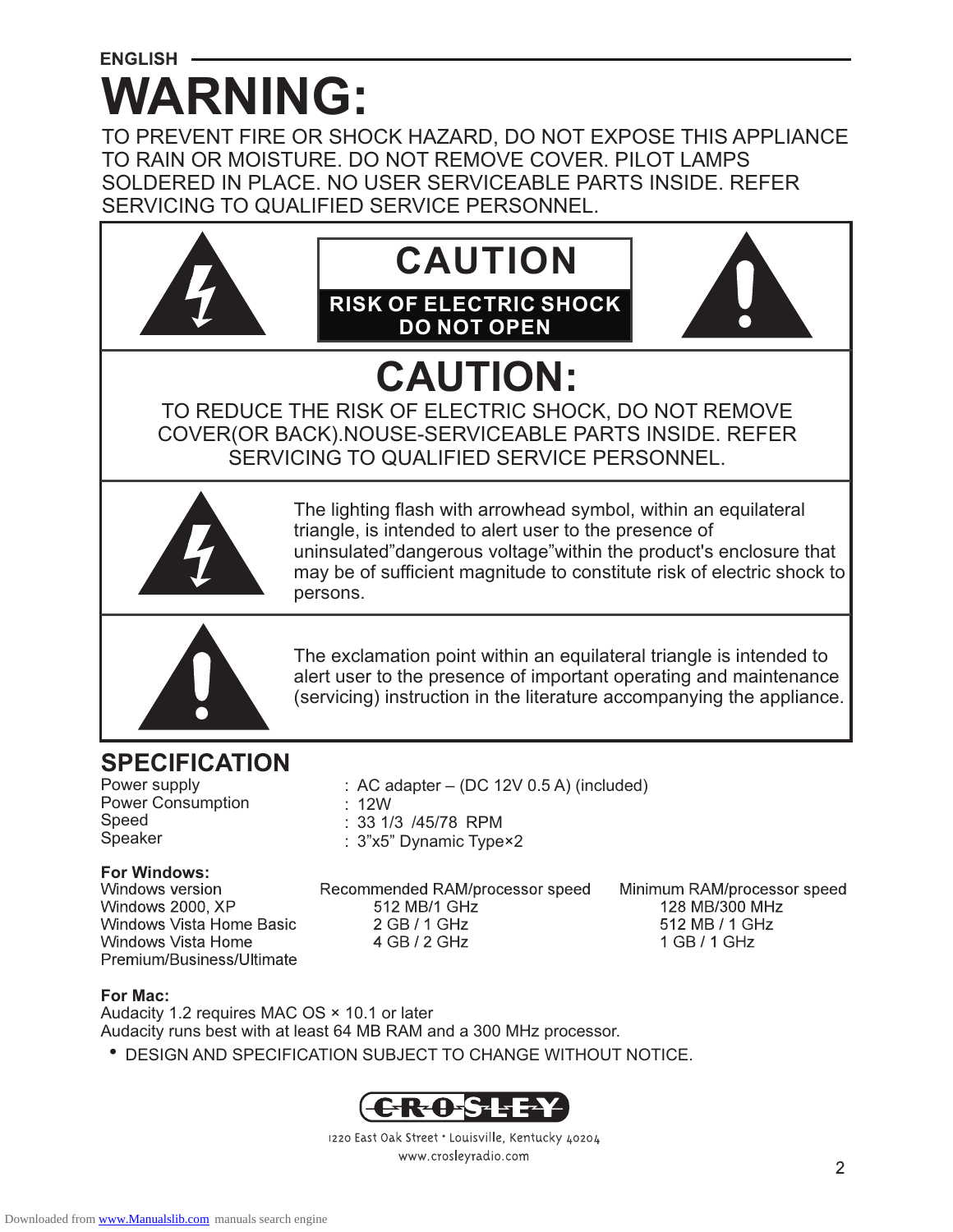# **Welcome**

Thank you for purchasing the Crosley Keepsake (CR6249A). Before operating this unit, please read this manual thoroughly and retain it for future reference.

# About This Manual

Instructions in this manual describe the control functions of the CR6249A.

Included in the package:

- Portable Turntable
- Record Recording Software
- USB Cable
- Auxiliary Cable
- 45 RPM Adapter
- AC Adapter

# Table of Contents

### **Getting Started**

| Headphone Jack Operation 5 |  |
|----------------------------|--|

### **Operation**

### **General**

| Troubleshooting Guide8 |  |
|------------------------|--|
| Warranty9              |  |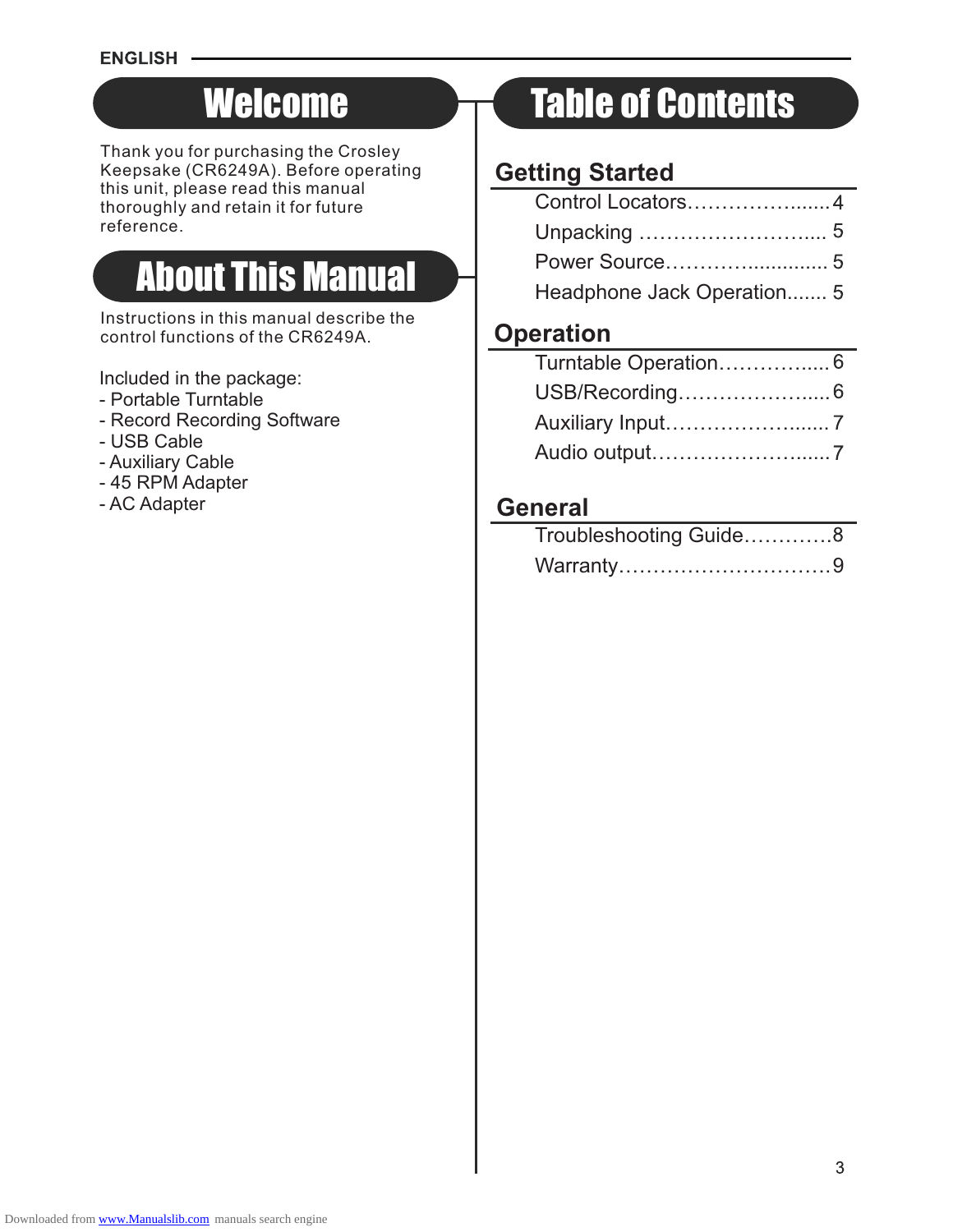### **ENGLISH**

# Control Locators

# **Unit Controls**

- 1 Tone Arm<br>2 Cue lever
- 2 Cue lever<br>3 Power light
- 3 Power light indicator<br>4 Speed Control Switcl
- 4 Speed Control Switch<br>5 Security Hook
- 5 Security Hook<br>6 Headphone Ja
- 6 Headphone Jack<br>7 Tone Control
- 7 Tone Control<br>8 ON/OFF Volu
- ON/OFF Volume Knob
- 9 Tone Arm Rest<br>10 Turntable
- **Turntable**
- 11 Adapter for 45 RPM records
- 12 Speaker<br>13 Adapter,
- Adapter Jack
- 14 Aux In Jack<br>15 Line Out iac
- Line Out jack
- 16 USB Jack<br>17 AC Adapte
- AC Adapter (Placed in a plastic bag inside the styrofoam packaging)







 $(17)$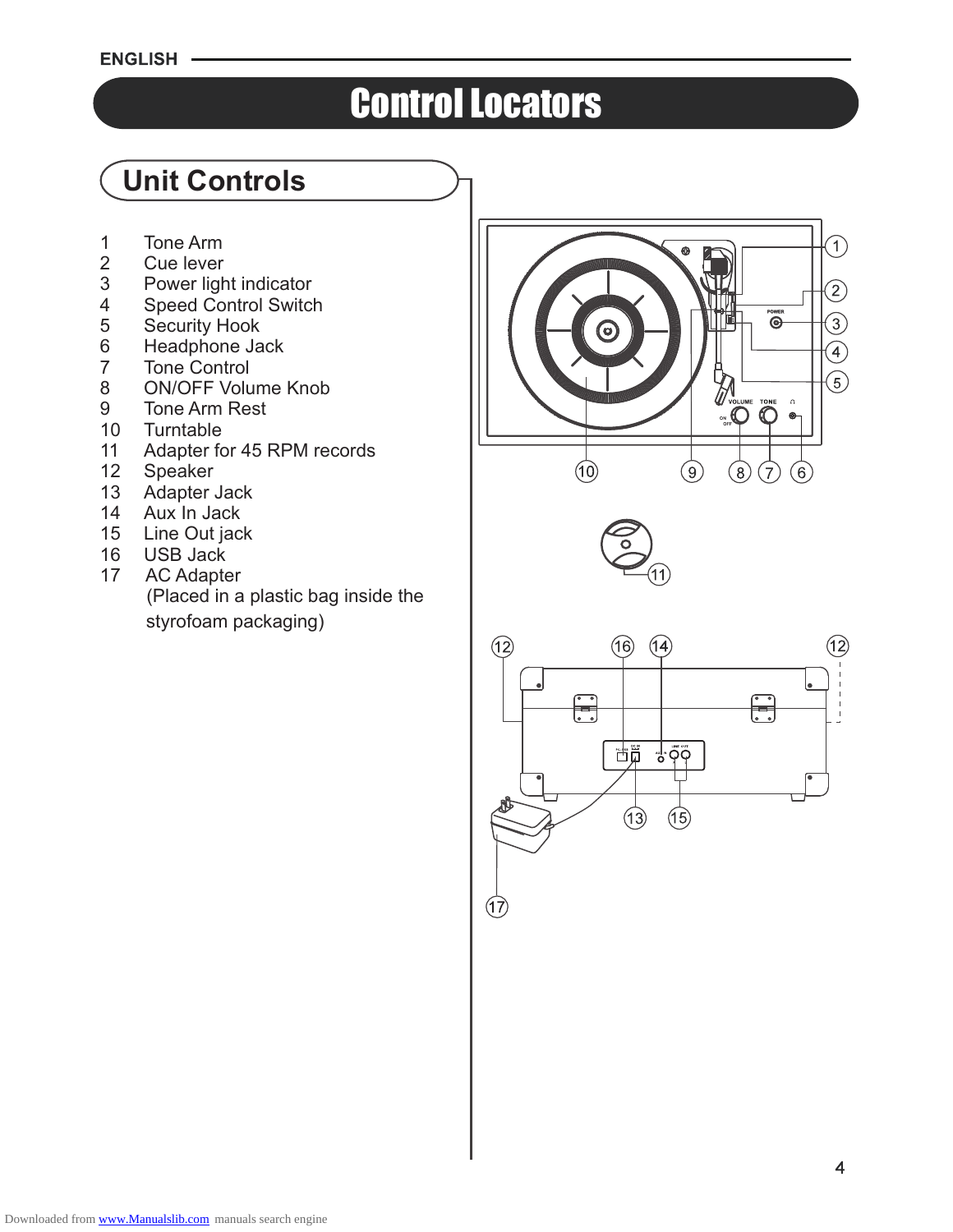### **ENGLISH**

# Getting Started

# **Unpacking**

- 1 Remove packing materials form unit. Note: Save all packing materials.
- 2 Remove plastic bag covering unit.
- 3 Remove AC ADAPTER(17)form packing.
- 4 Remove tie from AC ADAPTER(17).
- 5 Open lid and remove styrofoam shipping material from TURNTABLE(10).
- 6 Remove black tie-wrap form under the TONE ARM (1).
- 7 Remove white protective needle cover by gently pulling towards the front of the unit.



8 Turn the TURNTABLE SUSPENSION SCREW clockwise until it is all the way down. Do not force or over tighten it . This allows the turntable to float on its shock absorbers.



9 Release tone arm HOLD DOWN CLIP (5) by gently pushing to the right. This will unlock TONE ARM (1) form its arm rest. Re-lock the HOLD DOWN CLIP (5) when moving the unit to another location.



# **Power Source**

- 1 Unit the wire on the AC ADAPTER (17).
- 2 plug the AC ADAPTER (17) into appropriate wall outlet.
- 3 Plug the small end of the adapter into the ADAPTER JACK (13) on the back of the unit.

# **Headphone Jack Operation**

- 1 Connect headphone to the Headphone Jack (6).
- 2 Adjust volume to the desired listening level.

NOTE: When using headphone, the sound from the unit speakers will be cut off.



### NOTE: Headphone not included with unit.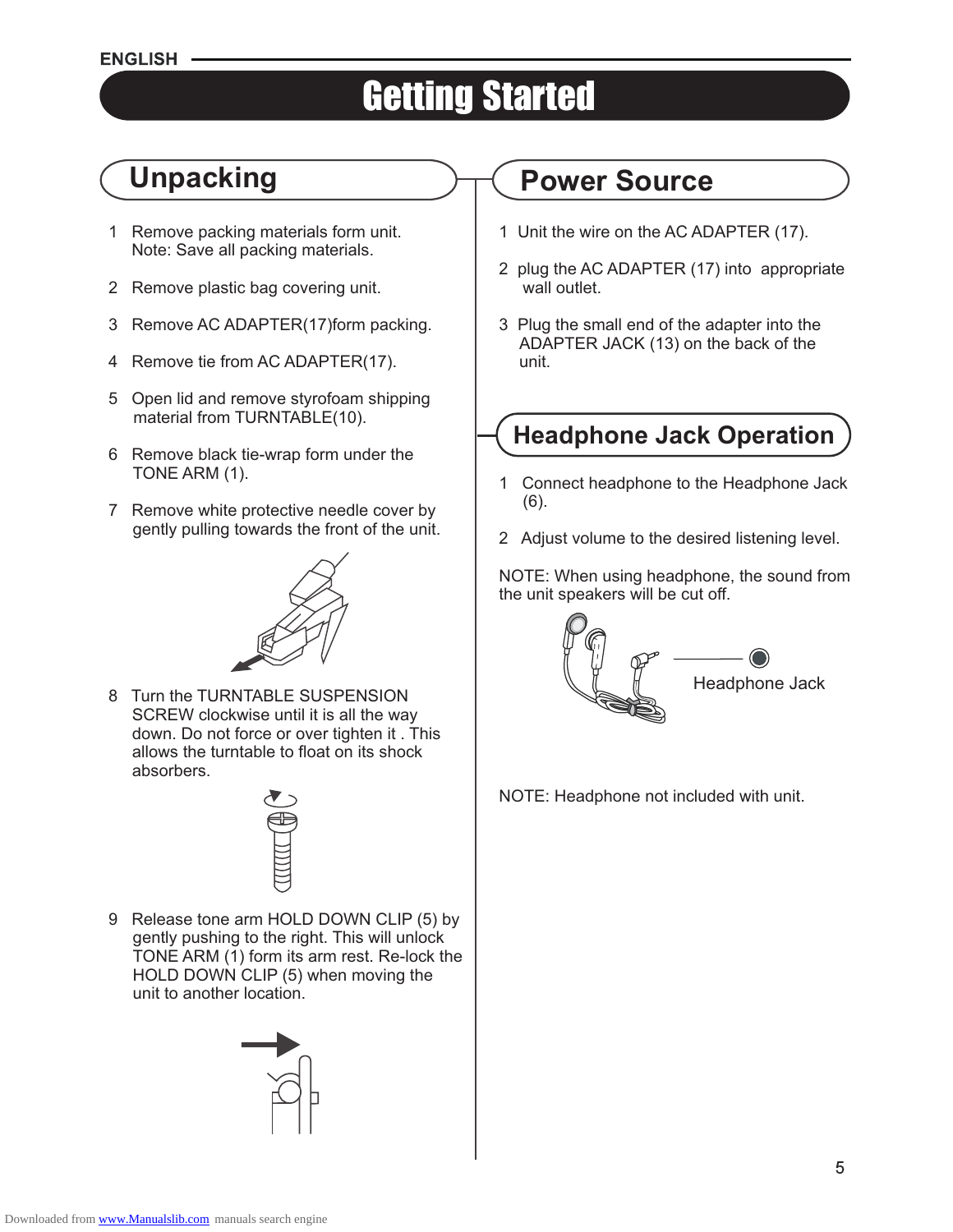# **Operation**

- 1 Set the SPEED CONTROL SWITCH (3) to the correct speed(33  $1/3$ , 45 or 78 rpm)
- 2 Place the record on the TURNTABLE(10)
- 3 Use the CUE LEVER(2) to raise the tone arm off its rest. Move the tone arm over the record and use the CUE LEVER(2) to lower it to the point from which you want the record to start.
- 4 Turn the VOLUME KNOB(8) to adjust the volume to the desired level.
- 5 Turn the TONE CONTROL((7)to adjust the tone level.
- 6 At the end of the record, the tone arm will return to its rest.

# **USB Operation**

Using the included software and cable, the USB connection allows you record your records onto your computer, Follow these instructions to use the USB.

- 1 Insert the enclosed software CD into your computer.
- 2 Follow the instructions on the computer screen to install the software. If the CD does not load automatically, browse the CD run the executable file called "CR-USB.exe."
- 3 Connect the square end of the USB cable to the USB JACK (16) on the right side of the turntable.
- 4 Connect the other end to a USB port on your computer.
- 5 On your computer, open the Record Recording Software.
- 6 For instruction on operating the Record Recording Software, browse the software CD and open the Manuals folder.

# **Turntable Operation Accessory: ADAPTER FOR 45RPM**

This adapter allows you to play 45 RPM records.



- 1 Place the 45 RPM ADAPTER(11) over the spindle.
- 2 Gently place your 45 RPM record onto the turntable.
- 3 Follow the steps under turntable operation to play your record.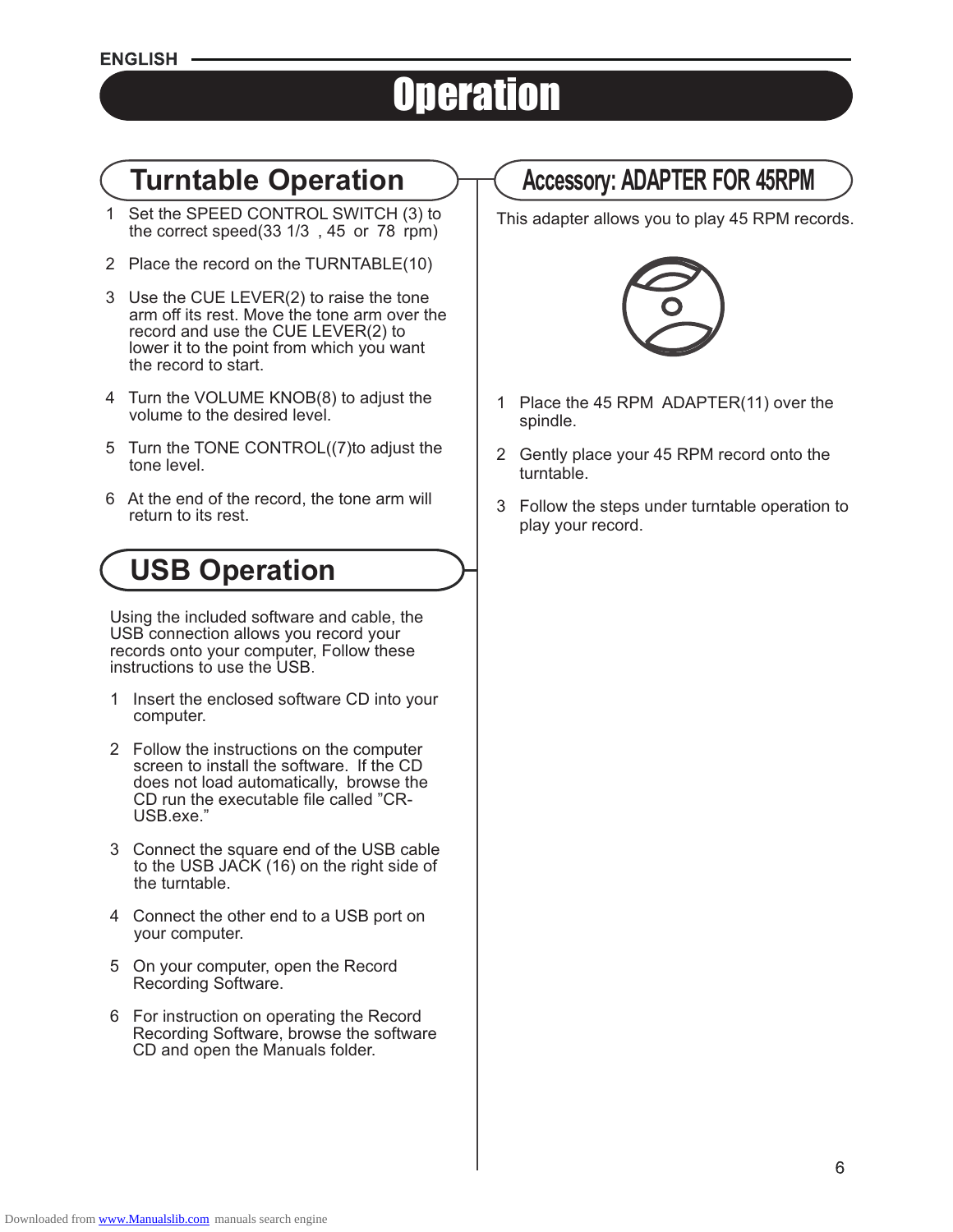# **Operation**

# **Auxiliary Input Audio Output**

- 1 You can connect external components to your unit by using the Auxiliary Input.
- 2 Plug Auiliary cable into the AUX IN JACK (14) on the back of the turntable.
- 3 Plug the other end of the Auxliary cable into the output jack on your desires external component.
- 4 Check the volume level of your external component.
- 5 See operator manual for correct operation of the external component.

### **Aux Input**



- 1 You can run the audio from the unit into your home stereo, television or other stereo source by using the Audio Output.
- 2 To make this connection, you need a standard RCA cable(not include). Plug the res and white connectors on one end of the cable into the res and white LINE OUT JACK (15) on the back of the unit. The other end of the cable will plug into the Aux input jacks of your selected component.
- 3 Operate the unit as usual, you can hear the sound exported form the unit.

NOTE: you can still listen to your unit when using the Audio Output feature.

### **Audio Output**



### Downloaded from [www.Manualslib.com](http://www.manualslib.com/) manuals search engine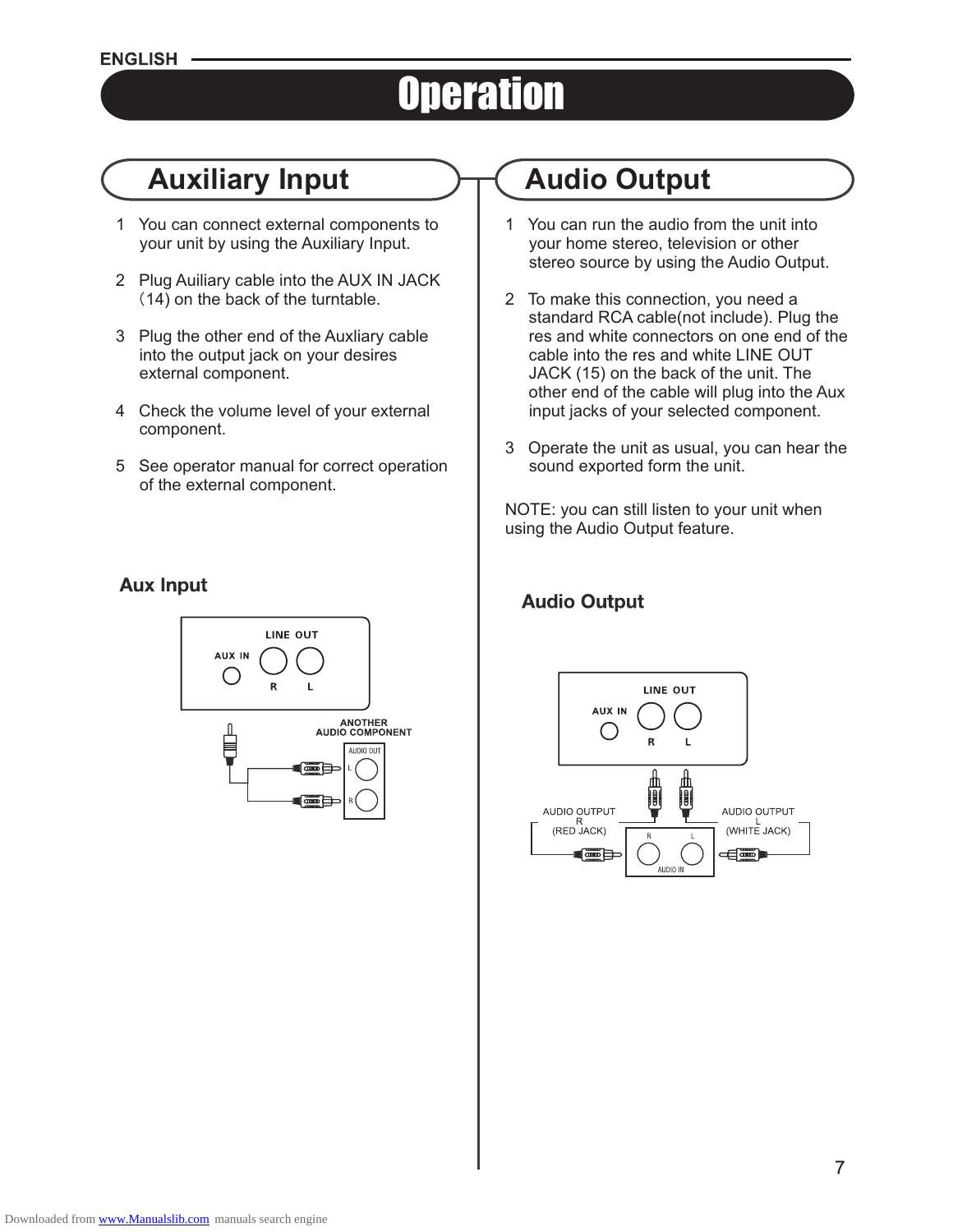# **General**

# **Troubleshooting**

### **The unit does not operate**

- 1 The AC Power cord is not connected , Make sure it is connected to an AC outlet at the back of the unit.
- 2 The unit is not turn on : rotate the VOLUME knob from the OFF position.

### **Turntable**

No sound is coming form unit.

- 1 The white protective needle cover was not removed.
- 2 The volume is not turned unit.

### **Tone arm will not move**

- 1 Block tie-wrap was not removed from underneath tone arm.
- 2 Tone arm hold down clip was not released.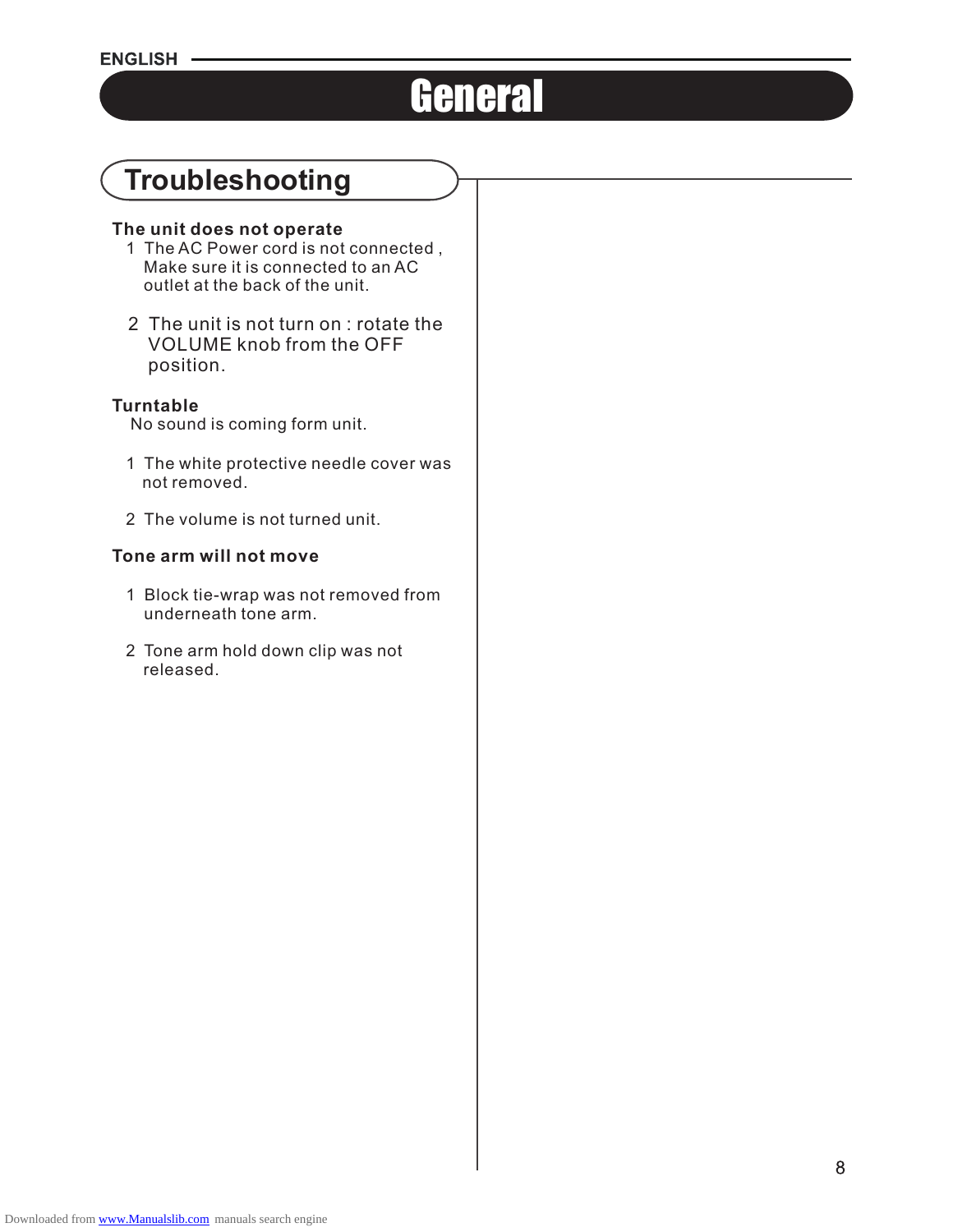### **ENGLISH**

# LIMITED MANUFACTURERS WARRANTY

Crosley Radio, Inc. warrants the product to be free from defects in material and workmanship under normal use for a period of one year from the original date of purchase. This warranty is not transferable. If the product is determined to be defective during the warranty period, the unit will be repaired or replaced at Crosley Radio's sole discretion. This warranty covers manufacturing defects and normal consumer use and does NOT cover damage or failure as a result of abuse, accident, alterations, misuse, neglect, abnormal wear and tear, inadequate maintenance, commercial or unreasonable use, damage caused by power surges, mishandling, accident, acts of God or attempted repair by an unauthorized service agent. Also not covered are cosmetic damages, cords and antennas.

Should this product fail to function in a satisfactory manner, it is best to first contact our technical support team for assistance to ensure it is being operated properly.

### **Tech Support and Product Questions**

CALL TOLL FREE: 1.888.CROSLEY (1.888.276.7539)

If it is indeed determined that the unit is no longer operational, please contact the retailer from which it was purchased. In many cases, your retailer will be able to provide a replacement unit at no charge within the scope of their return policy. If the retail return period has expired, please contact Crosley Radio directly to participate in the one year protection program.

### **Crosley 1 Year Warranty Program**

CALL TOLL FREE: 1.800.926.7801

You will need to contact our offices M-F 8am-5pm EST to obtain an RA (Return Authorization) Number. You will be instructed to send the unit (at your cost) to our offices in its original packaging (or reasonable substitute to prevent damage.) You will need to clearly mark your RA number on the outside packaging and include the original sales receipt (or a copy) indicating date of purchase, amount paid, and place of purchase. You will also need to include your full name, shipping address and daytime contact number. You will be instructed to include a check or money order for any applicable return shipping and handling fees. A Crosley advisor will confirm the fees associated with your product's shipping size/weight. Returned products will not be shipped to PO Boxes. Crosley Radio will not be responsible for delays or unprocessed claims resulting from a purchaser's failure to provide any or all of the necessary information.

There are no express warranties except as listed above. The purchaser's bill of sale is the only proof of warranty entitlement.

This warranty gives the purchaser specified legal rights in addition to any rights which may vary from state to state.

In accordance with the "Moss-Magnuson Warranty Act" of July 10, 1975, this is termed a "limited warranty" which in no way compromises Crosley Radio's high standards of quality and workmanship.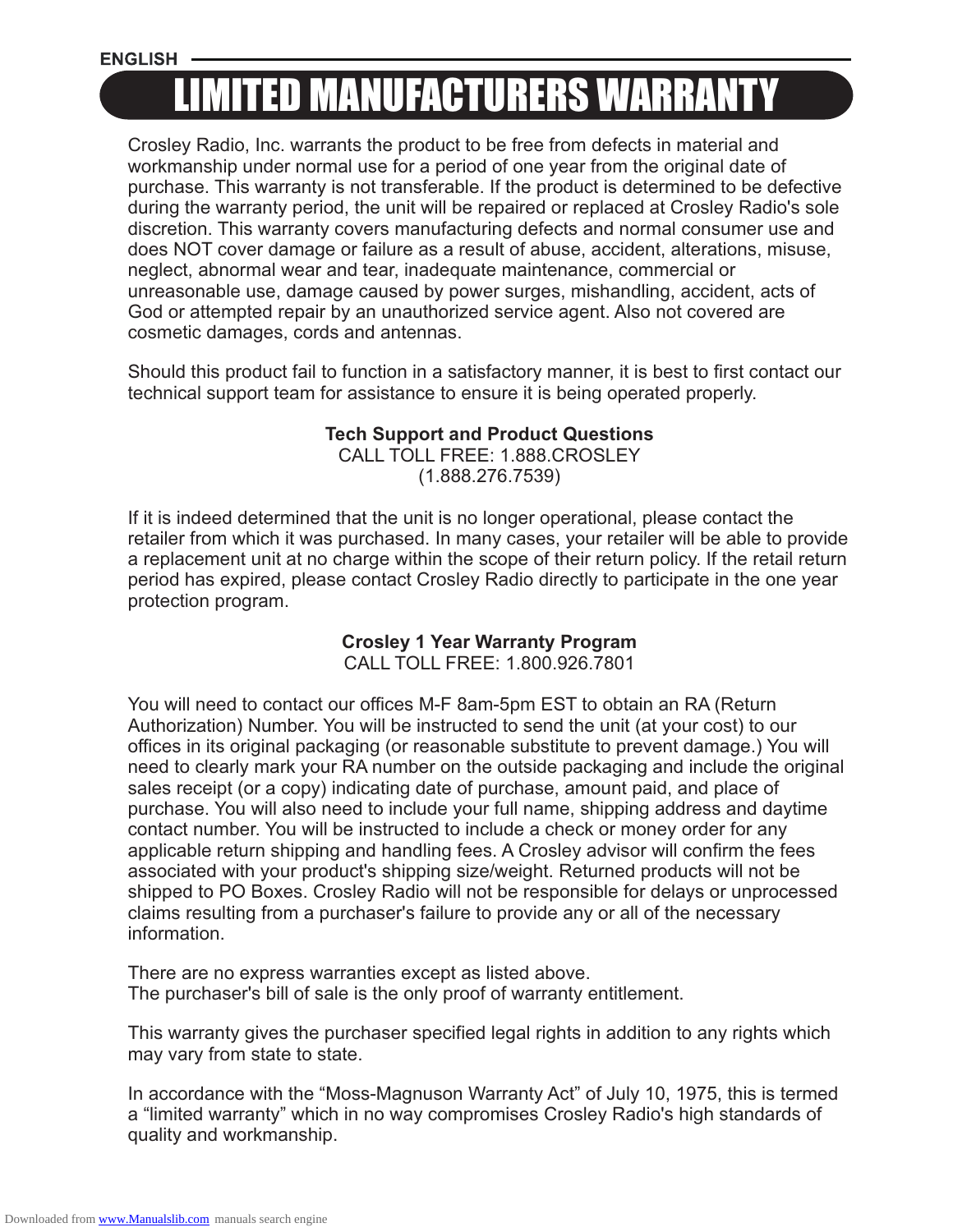

# CR6249A

# KEEPSAKE TOURNE-DISQUE USB



www.crosleyradio.com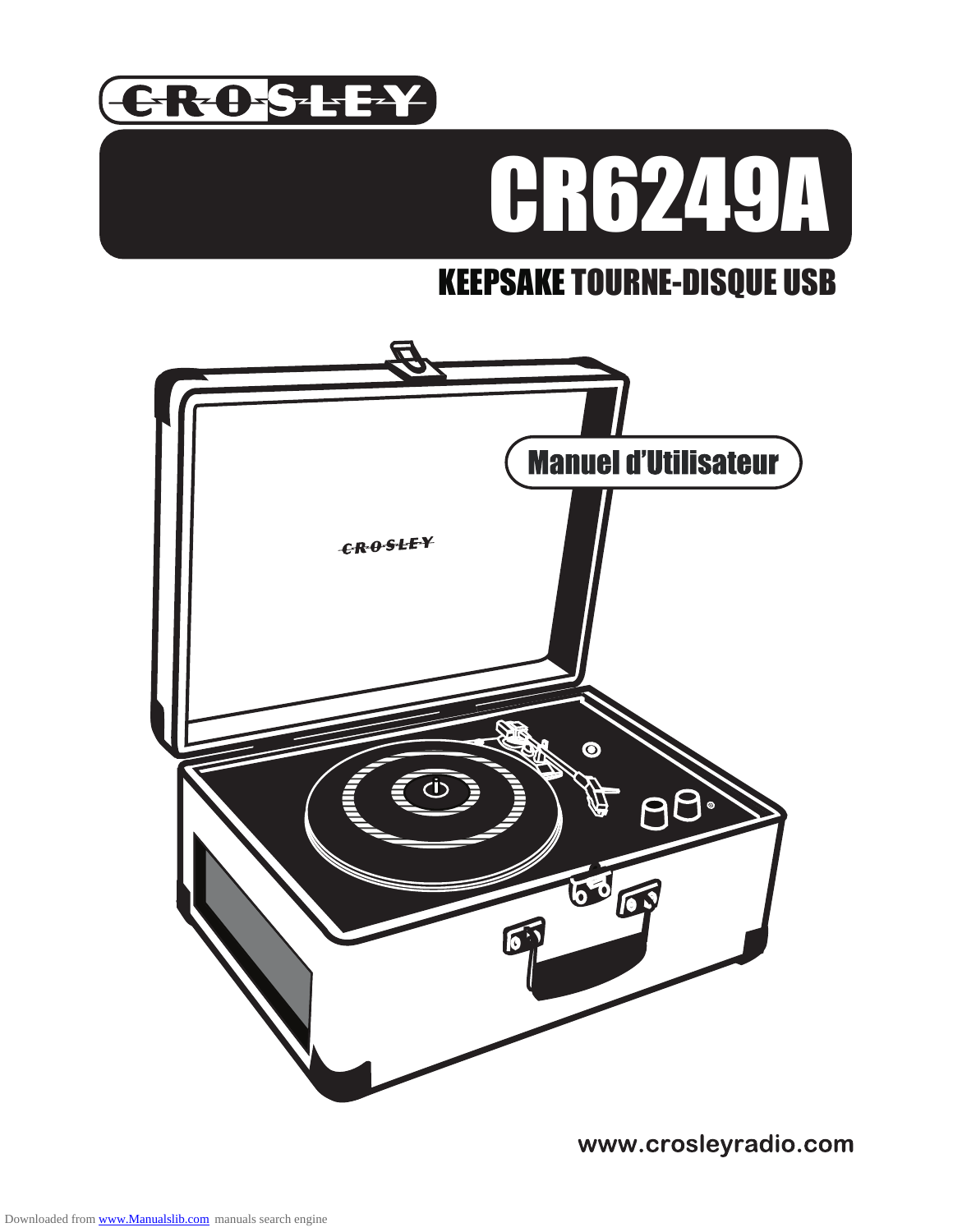### **FRANCAIS-**

# **AVIS IMPORTANT DE SÛRETE**

### **VEUILLEZ LIRE ATTENTIVEMENT LES PRÉCAUTIONS SUIVANTES QUI S'APPLIQUENT À VOTRE ÉQUIPEMENT.**

- 1. Lisez les instructions Il faut lire toutes les instructions sur l'opération et les avis de sûreté avant de mettre l'appareil en marche.
- 2. Conservez les instructions Il faut garder les instructions en lieu sûr pour utilisation ultérieure.
- 3. Respectez les avertissements Il faut suivre tous les avertissements de sûreté imprimés sur l'appareil et dans les instructions écrites.
- 4. Suivez les instructions Il faut suivre toutes les instructions pour l'opération de l'appareil.
- Nettoyage Débranchez l'appareil de la prise murale avant de le nettoyer. N'employez pas de produits de nettoyage liquides ou aérosols. Utilisez un chiffon sec.
- 6. Accessoires N'utilisez pas d'accessoires qui ne sont pas autorisés par le fabricant du produit car ils peuvent provoquer des dangers.
- 7. Eau et hūmidité N'utilisez pas ce produit à proximité de l'eau par exemple,près d'une baignoire, d'un lavabo, d'un évier, d'une cuve à lessive, dans une cave humide ou près d'une piscine ou toute situation similaire.
- 8. Il faut déplacer l'appareil avec précaution au cas où il se trouve sur une base. Des arrêts trop vifs, la force excessive ou des surfaces inégales peuvent provoquer une chute de l'appareil.<br>9 Ventilation – Le coffret de l'appareil est équipé de fentes et d'ouvertures pour la
- 9. Ventilation Le coffret de l'appareil est équipé de fentes et d'ouvertures pour la ventilation, pour assurer une opération fiable et pour empêcher qu'il ne surchauffe. Il ne faut pas boucher ou couvrir ces ouvertures. Il ne faut pas placer l'appareil sur un lit, un sofa, une moquette ou n'importe quelle autre surface qui puisse boucher ces ouvertures. Il ne faut pas placer l'appareil sur une étagère ou dans un rack à moins d'assurer une ventilation adéquate et suivre les instructions du fabricant.
- 10.Sources d'alimentation Cet appareil doit être alimenté seulement par le type d'alimentation indiqué sur l'étiquette. Au cas où vous ne seriez pas sûr du type d'alimentation disponible à votre domicile, veuillez consulter votre revendeur ou votre société fournisseur d'énergie. Dans le cas de produits conçus pour opérer avec des piles ou d'autres sources d'énergie, rapportez-vous à l'avis d'opération.



- 11.Mise à la terre ou polarisation Cet appareil peut être équipé d'une fiche polarisée de cordon d'alimentation en courant alternatif (une fiche dont une broche est plus large que l'autre). Cette fiche ne peut être branchée sur la prise murale que dans un seul sens. Ceci est un dispositif de sûreté. Au cas où vous ne réussiriez pas à brancher la fiche complètement sur la prise, faites pivoter la fiche d'un demi tour et essayez de nouveau. Si la fiche ne rentre toujours pas dans la prise, contactez votre électricien afin de remplacer votre prise désuète. Ne cherchez pas à déjouer le dispositif de sûreté de la fiche polarisée.
- 12.Alimentation Protection des cordons Placez les cordons d'alimentation de telle façon que l'on n'y marche pas dessus ou qu'ils ne soient pas coincés par des objets à proximité ou placés au dessous de ceux-ci. Il faut prêter une attention particulière aux cordons là où ils rentrent dans des prises, dans des multiprises, et là où ils sortent du produit même.
- 13.Foudre Pour donner plus de protection à votre appareil lors d'orages avec éclairs ou bien quand il se trouve sans utilisation pendant des périodes prolongées, veuillez le débrancher du secteur et aussi débranchez l'antenne ou le système du câble. Ceci évitera des dommages au produit dus à la foudre ou aux surcharges d'alimentation.
- 14.Lignes de transmission Il ne faut pas situer un système d'antenne extérieure dans le voisinage des lignes de transmission électriques ou d'autres circuits de tension ou de lumière ou là où le système d'antenne risque de tomber sur de telles lignes. Lors de l'installation d'un système d'antenne extérieure il faut faire très attention à ne pas venir contacter ces lignes, ce qui pourrait causer danger de mort. La prise murale sert comme dispositif de coupure. Celle-ci doit fonctionner correctement et ne doit pas être entravée lors de l'utilisation prévue. Pour couper l'alimentation de l'appareil, il suffit de débrancher complètement la fiche de la prise de courant murale.
- 15.Surcharge Ne surchargez pas les prises murales, les rallonges ou les multiprises. Tout manquement à cet avertissement peut provoquer un incendie ou un choc électrique.
- 16.Introduction d'objets ou de liquide. N'introduisez jamais d'objet quelconque par les fentes ou les ouvertures qui risque d'entrer en contact avec des points de voltage ou de faire un court-circuit qui peut provoquer un incendie ou un choc électrique. Ne déversez jamais de liquide quelconque sur l'appareil.
- 17.Réparation Ne cherchez pas à réparer cet appareil vous-même car à l'ouverture du coffret vous risquez d'entrer en contact avec le voltage ou d'autres dangers. Confiez toute réparation au personnel de service qualifié.
- 18.Dommages qui demandent une réparation Débranchez l'appareil de la prise murale et adressez-vous au personnel de service qualifié dans les circonstances suivantes:
	- a) Quand le cordon d'alimentation est endommagé.
	- b) Quand on a déversé du liquide ou des objets sont tombés à l'intérieur.
	- c)Quand l'appareil a été exposé à la pluie ou à l'eau.
- d)Quand l'appareil ne marche pas normalement en suivant le mode d'emploi.
- Réglez seulement les contrôles qui sont mentionnés dans le mode d'emploi, car tout maniement des autres contrôles peut provoquer des dommages et peut souvent demander l'intervention d'un technicien qualifié pour remettre l'appareil en marche.
- e) Quand on a fait tomber l'appareil ou quand il a été endommagé autrement.
- f) Quand l'appareil change abruptement de performance ceci indique le besoin de réparation.
- 19.Pièces de rechange Au cas où vous auriez besoin de pièces de rechange,veuillez vérifier que le technicien s'est servi de pièces spécifiées par le fabricant ou que ces pièces ont les mêmes caractéristiques des pièces d'origine. Des substitutions non autorisées peuvent provoquer un incendie, un choc électrique ou d'autres dangers.
- 20.Vérification de sécurité lors du service ou des réparations sur cet appareil,demandez au technicien de service de bien vouloir faire une vérification de sécurité pour confirmer que l'appareil est en bon état de marche.
- 21.Montage sur mur ou plafond L'appareil doit être monté seulement selon les conseils du fabricant.
- 22.Chaleur L'appareil doit être situé à distance de sources de chaleur telles que radiateurs, bouches d'air chaud, cuisinières ou autres appareils (y compris les amplificateurs) qui dégagent de la chaleur. Les piles ne doivent pas être exposées à la chaleur excessive telle l'ensoleillement, le feu ou toute situation similaire.

### **AVERTISSEMENT:** Tout changement ou modification à cet appareil qui n'est pas spécifiquement approuvé par la personne responsable peut annuler l'autorité de l'utilisateur à se servir de l'équipement.

**AVIS:** Cet équipement fait l'objet d'essais et a été déclaré conforme aux limites d'un appareil numérique de Classe B, selon la Section 15 du règlement FCC. Ces limites sont conçues pour protéger contre les émissions parasites dans une installation résidentielle. Cet équipement génère, utilise et peut émettre de l'énergie à fréquence radio et peut être à la source d'émissions parasites qui brouillent les communications radio au cas où il n'est pas installé et utilisé selon les instructions. Ceci dit, il n'est pas garanti que des émissions parasites ne résultent pas d'une installation particulière. Au cas où des émissions parasites à la réception radio ou télévision en résulteraient, on peut confirmer que l'appareil en est la source en activant le bouton marche/arrêt. L'utilisateur peut ensuite éliminer ces émissions en choisissant une ou plusieurs des méthodes suivantes:

- réorienter l'antenne de réception ou la changer de place
- éloigner l'équipement du receveur
- brancher l'équipement sur un circuit différent de celui sur lequel le receveur est branché
- consulter le revendeur ou un technicien de télévision qualifié pour des conseils.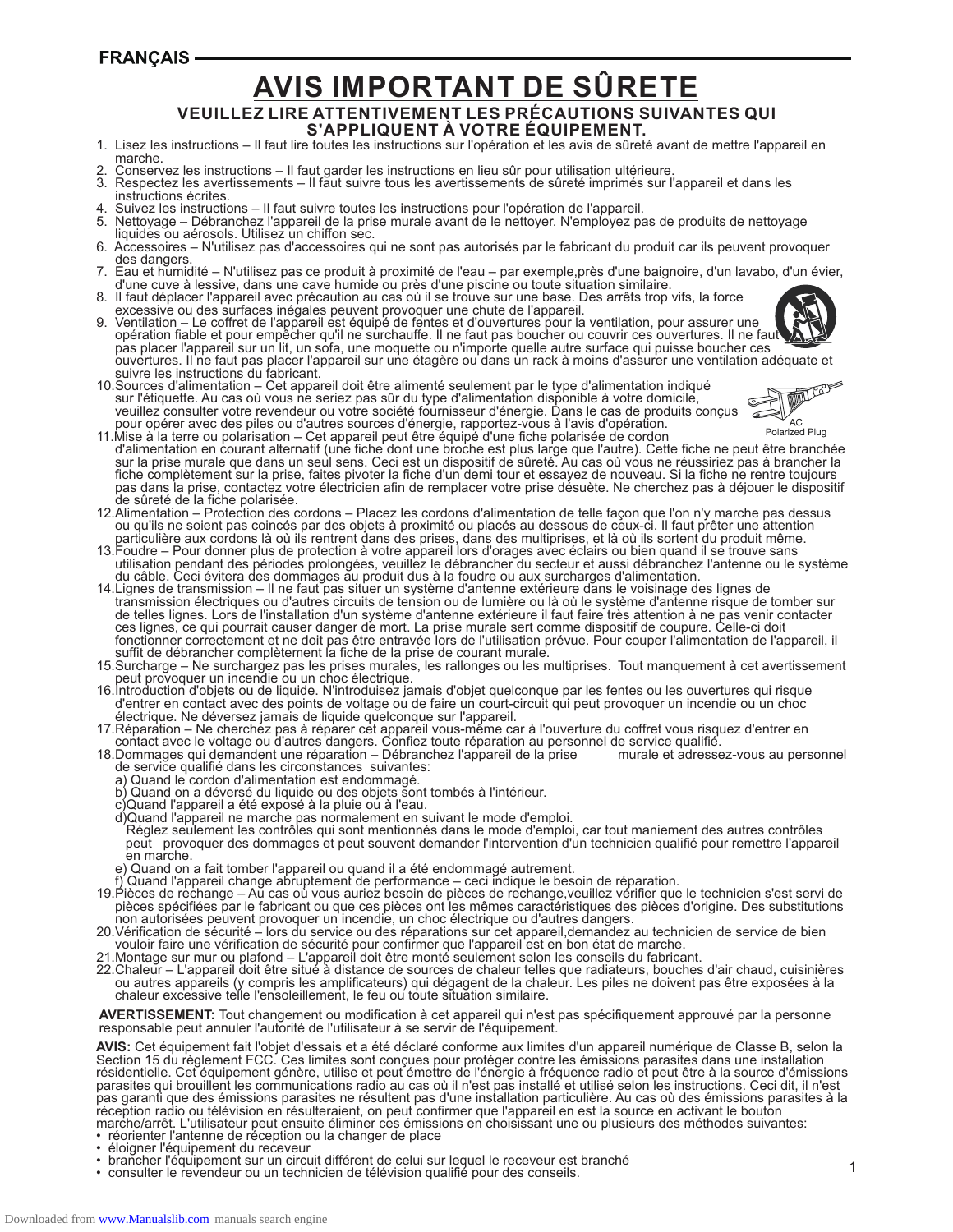# **AVERTISSEMENT :**

POUR ÉVITER DES RISQUES D'INCENDIE OU DE CHOC ÉLECTRIQUE, N'EXPOSEZ PAS CET APPAREIL À LA PLUIE NI À L'HUMIDITÉ. N'ENLEVEZ PAS LE COUVERCLE. LES TÉMOINS SONT SOUDÉS EN PLACE. L'INTÉRIEUR NE CONTIENT AUCUN COMPOSANT À RÉPARER PAR L'UTILISATEUR. CONFIEZ VOTRE APPAREIL SEULEMENT AU PERSONNEL DE SERVICE QUALIFIÉ.





Le point d'exclamation à l'intérieur d'un triangle équilatéral a pour but d'alerter l'utilisateur de la présence d'instructions importantes sur l'opération et l'entretien dans le manuel de l'utilisateur livré avec l'appareil.

### **Spécifications techniques**

Source d'alimetation **Consommation** Vitesses Haut-parleur

: Adapteur c.a. – (CC 12V 0.5 A) (inclus)

- : 12W
- : 33 1/3 /45/78 Tours
- : 3x5 po Type dynamique×2

### **Pour Windows:**

Versions de Windows<br>Windows 2000, XP Windows Vista Home Basic Windows Vista Home Premium/Business/Ultimate RAM/Vitesse processeur recommandée RAM/Vitesse processeur minimum 2 GB / 1 GHz 4 GB / 2 GHz

512 MB / 1 GHz 1 GB / 1 GHz

### **Pour Mac:**

Audacity 1.2 nécessite MAC OS×10.1 ou plus récent Audacity fonctionne au mieux avec 64MB RAM au moins et un processeur 300 MHz

• LE FABRICANT RÉSERVE LE DROIT DE CHANGER LA CONCEPTION ET LES SPÉCIFICATIONS SANS PRÉAVIS.



1220 East Oak Street . Louisville, Kentucky 40204 www.crosleyradio.com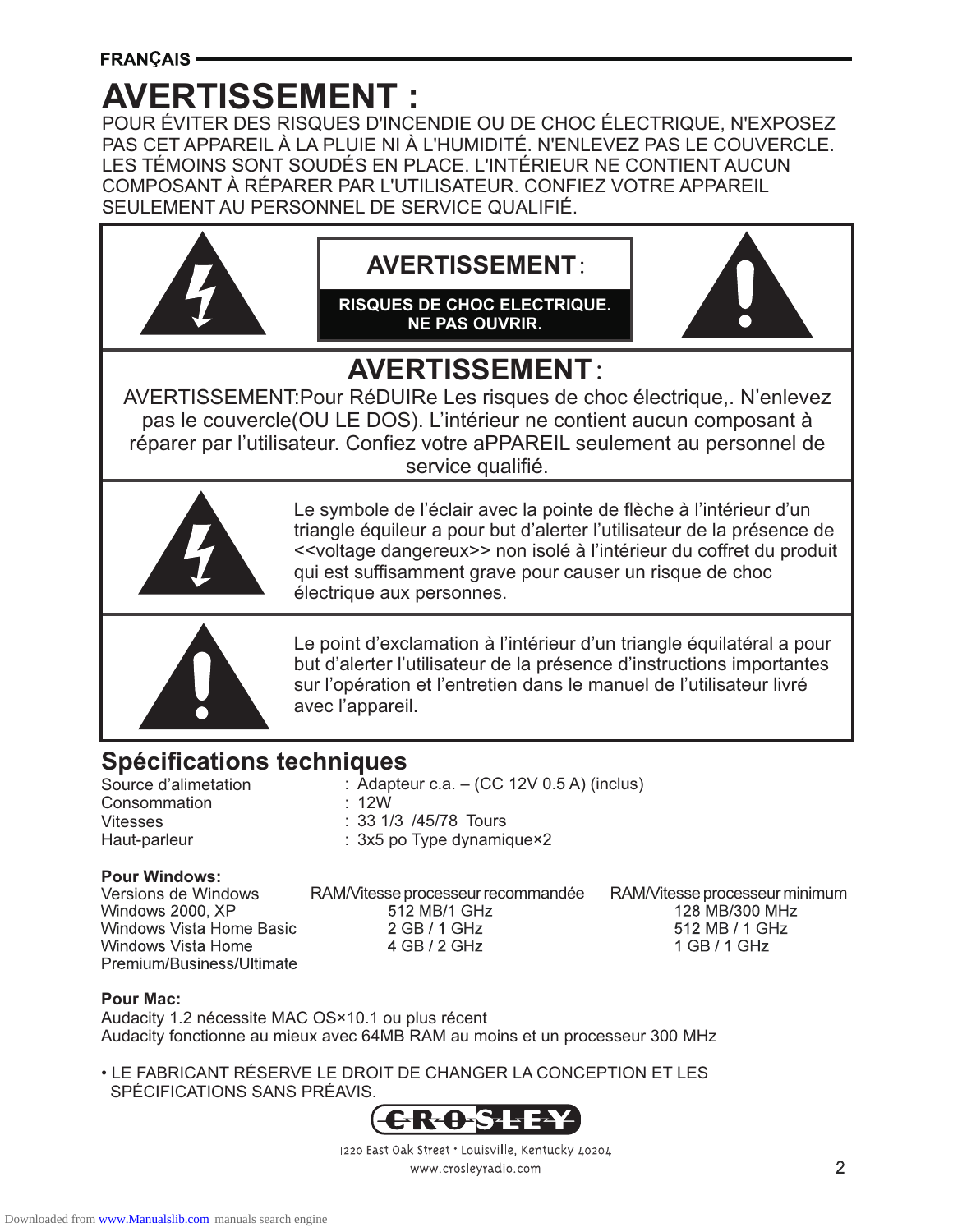### **FRANÇAIS**

# Bienvenue

Merci d'avoir acheté l'appareil Crosley Keepsake (CR6249A). Avant d'utiliser cet appareil, veuillez lire attentivement ce manuel et conservez-le comme référence.

# À propos de ce manuel

Les instructions de ce manuel décrivent les fonctions de commande du CR6249A.

Inclus dans l'emballage :

- Tourne-disque portable
- Logiciel d'enregistrement de disque
- Câble USB
- Câble auxiliaire
- Adaptateur 45 tours
- Adaptateur CA

# Table des matières

### **Pour commencer**

| Emplacement des commandes4                       |  |
|--------------------------------------------------|--|
|                                                  |  |
|                                                  |  |
| Utilisation de la prise pour<br>casque d'écoute5 |  |

### **Utilisation**

| Utilisation du tourne-disque6 |  |
|-------------------------------|--|
|                               |  |
|                               |  |
|                               |  |

### **Généralités**

| Guide de dépannage8 |  |
|---------------------|--|
|                     |  |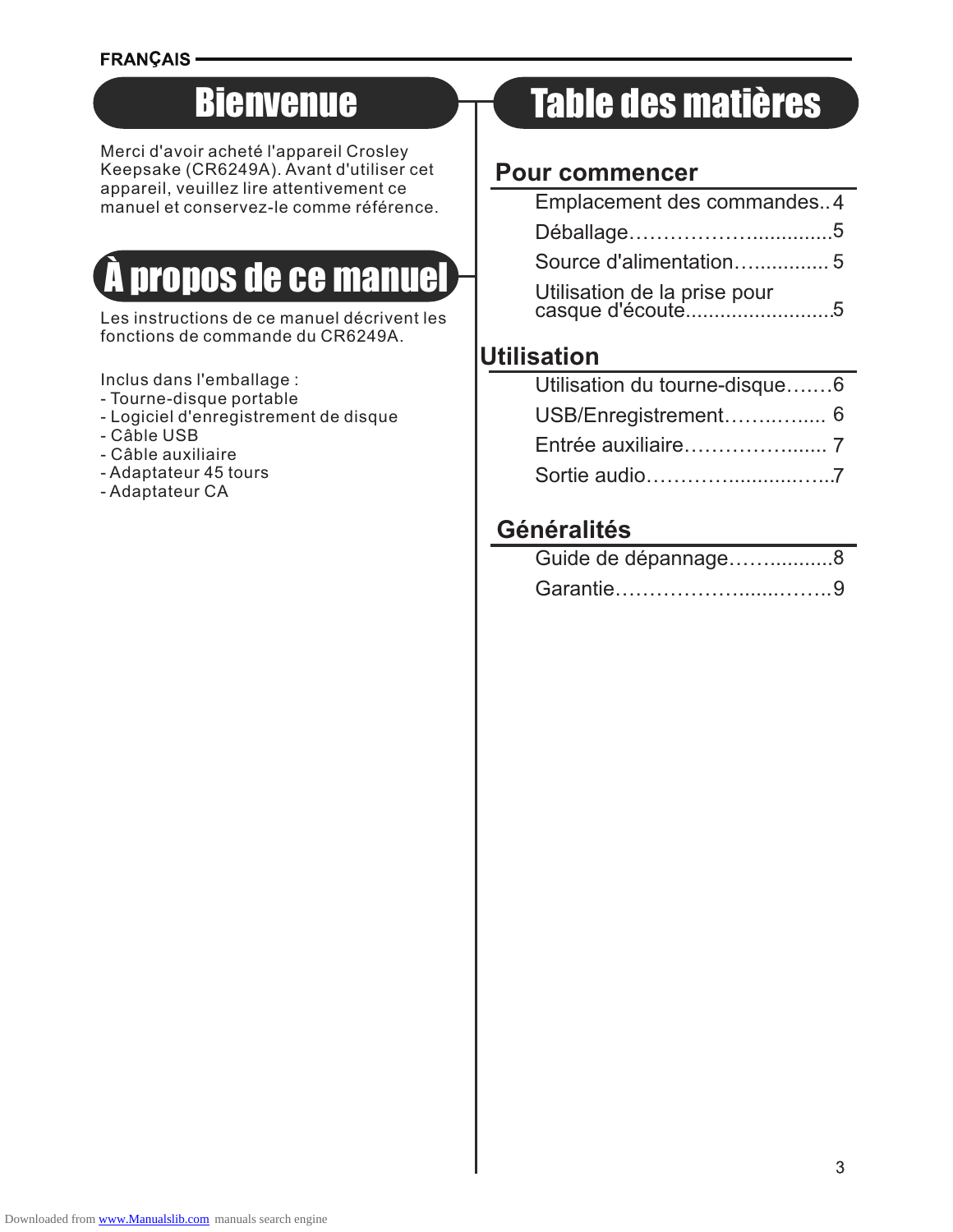### **FRANÇAIS -**

# Emplacement des commandes

### **Commandes de l'appareil**

- 1 Bras de lecture
- 2 Levier de déplacement<br>3 Voyant d'alimentation
- 3 Voyant d'alimentation<br>4 Bouton de réglage de
- 4 Bouton de réglage de la vitesse<br>5 Crochet de sécurité
- 5 Crochet de sécurité<br>6 Prise pour casque d
- 6 Prise pour casque d'écoute<br>7 Commande de la tonalité
- Commande de la tonalité
- 8 Bouton ON/OFF Volume
- 9 Support du bras de lecture
- 10 Tourne-disque
- 11 Adaptateur 45 tours<br>12 Haut-parleur
- Haut-parleur
- 13 Prise d'adaptateur
- 14 Prise d'entrée aux.
- 15 Prise de sortie de ligne
- 16 Prise USB<br>17 Adaptateur
- Adaptateur CA (placé dans un sac plastique à l'intérieur de l'emballage en polystyrène)







 $(17)$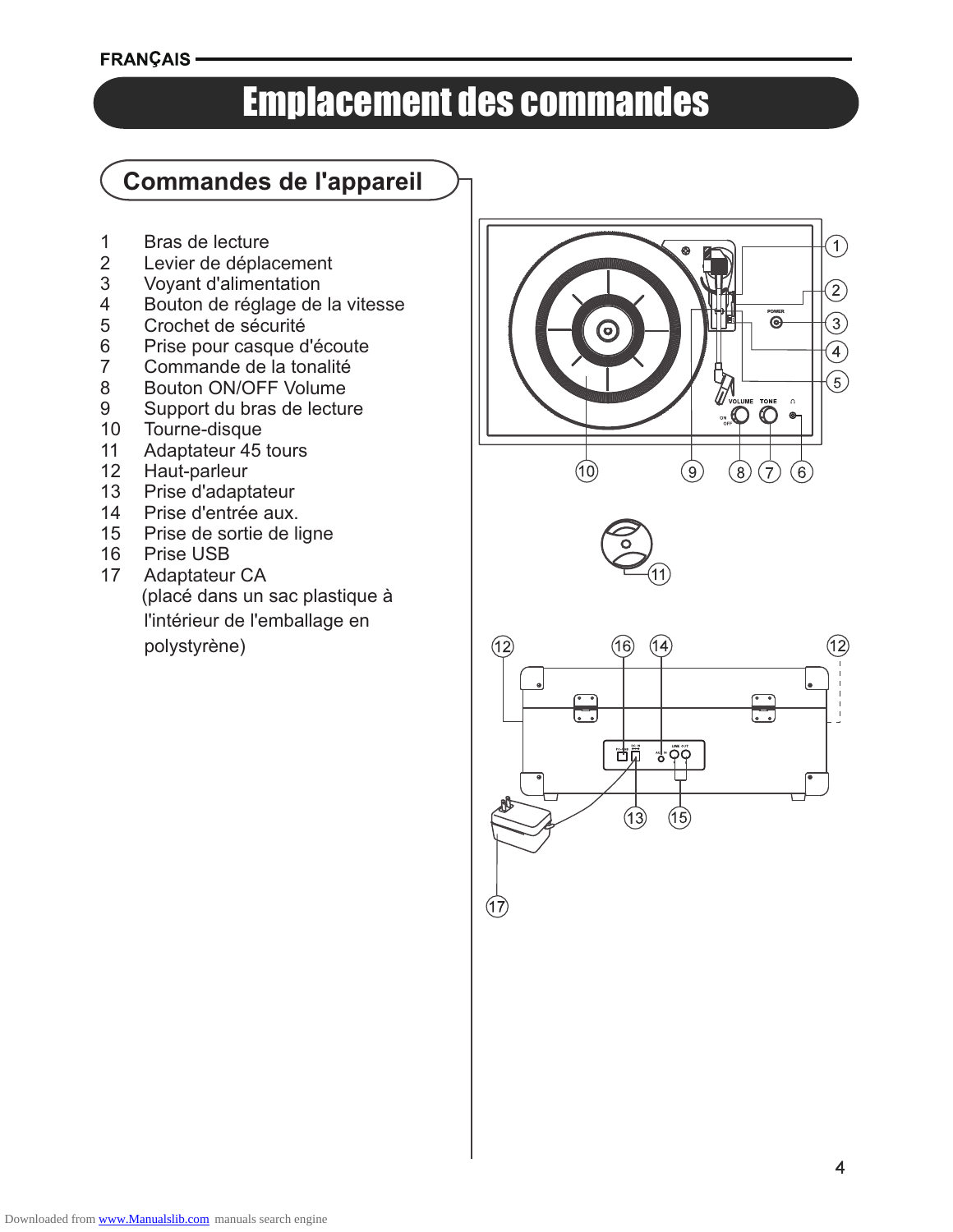# Pour commencer

# **Déballage**

- 1 Retirez le matériel d'emballage de l'appareil. Remarque : conservez tout le matériel d'emballage.
- 2 Retirez le sac en plastique couvrant l'appareil.
- 3 Retirez l'ADAPTATEUR CA (17) de l'arrière de l'appareil.
- 4 Retirez l'attache de l'ADAPTATEUR CA (17).
- 5 Ouvrez le couvercle et retirez la mousse de protection en polystyrène du TOURNE-DISQUE (10).
- 6 Retirez les attaches autobloquantes noires sous le BRAS DE LECTURE (1).
- 7 Retirez le couvercle de protection blanc de l'aiguille en le tirant doucement vers l'avant de l'appareil.

8 Tournez la VIS DE SUSPENSION DU TOURNE-DISQUE dans le sens des aiguilles d'une montre jusqu'à ce qu'elle soit complètement enfoncée. Ne pas forcer ni la serrer de manière excessive. Cela permet au tourne-disque d'être en suspension sur ses amortisseurs.



9 Ouvrez l'ATTACHE DE RETENUE (5) du bras de lecture en poussant doucement vers la droite. Cela permettra de déverrouiller le BRAS DE LECTURE (1) de son support. Refermez l'ATTACHE DE RETENUE (5) lors du déplacement de l'unité à un autre endroit.



# **Source d'alimentation**

- 1 Branchez le fil sur l'ADAPTATEUR CA (17).
- 2 Branchez l'ADAPTATEUR CA (17) dans une prise murale appropriée.
- 3 Branchez la petite extrémité de l'adaptateur dans la PRISE CC(13) située à l'arrière de l'appareil.

### **Utilisation de la prise pour casque d'écoute**

- 1. Branchez un casque d'écoute à la prise pour casque d'écoute (6).
- 2. Réglez le volume au niveau désiré.

 REMARQUE : le son des haut-parleurs de l'appareil est coupé lorsque vous utilisez un casque d'écoute.



REMARQUE : le casque d'écoute n'est pas inclus avec l'appareil.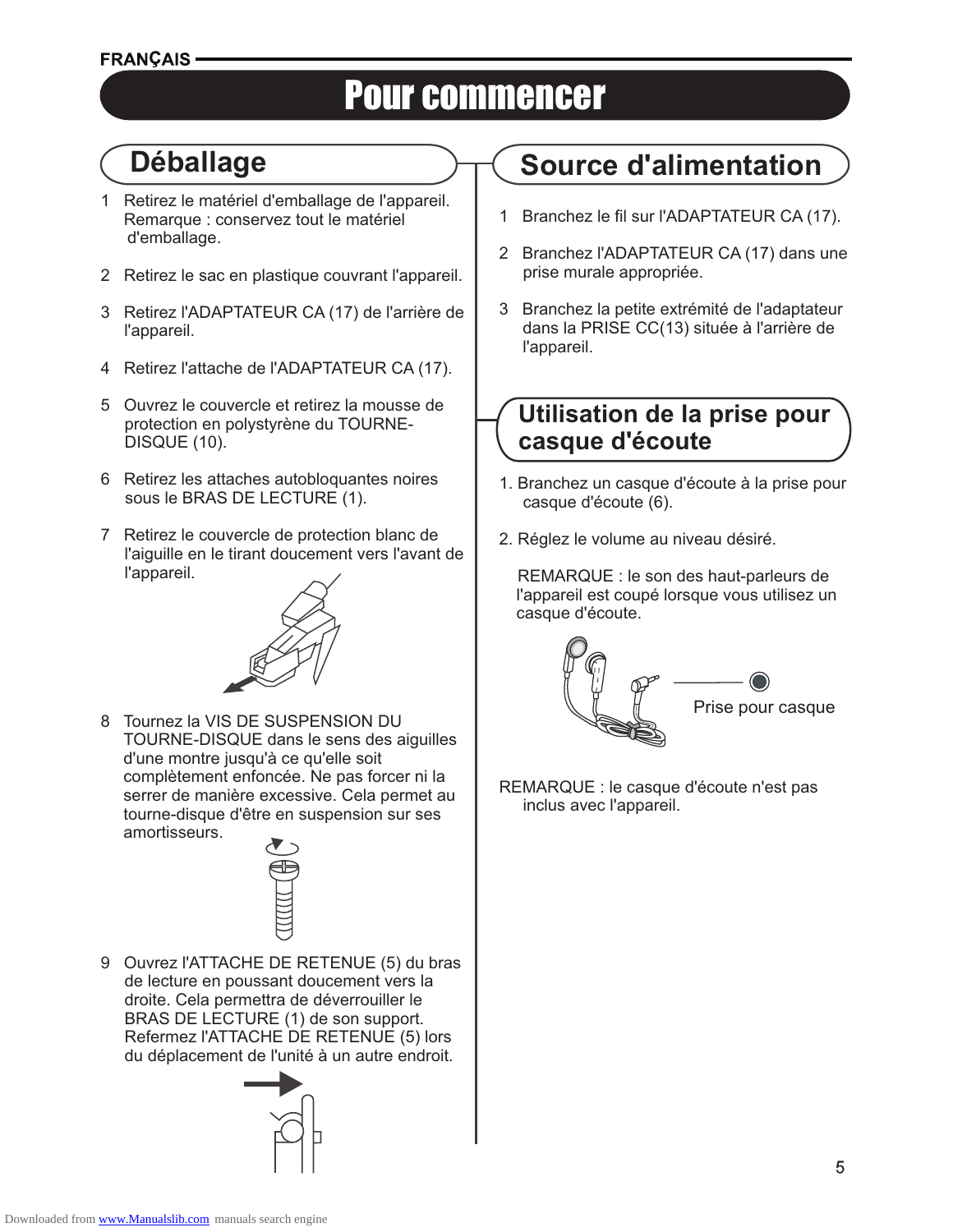# Utilisation

### **Utilisation du tourne-disque Accessoire : ADAPTATEUR POUR 45 TOURS**

- 1 Réglez le SÉLECTEUR DE VITESSE (3) à la bonne vitesse (33 ⅓, 45 ou 78 tours).
- 2 Placez le disque sur le tourne-disque.
- 3 Utilisez le LEVIER DE REPÈRE (2)pour lever le bras de lecture hors de son support. Placez le bras de lecture audessus du disque et utilisez le levier de repère pour l'abaisser à l'endroit à partir duquel vous souhaitez commencer la lecture.
- 4 Tournez la COMMANDE DU VOLUME (8) pour régler le volume au niveau souhaité.
- 5 Tournez la COMMANDE DE LA TONALITÉ (7) pour ajuster la tonalité.
- 6 Le bras de lecture retournera sur son support à la fin de l'enregistrement.

### **Utilisation de la connexion USB**

La connexion USB vous permet d'enregistrer vos disques sur votre ordinateur grâce au logiciel et au câble fournis. Suivez les instructions suivantes pour utiliser cette fonction.

- 1 Insérez le CD du logiciel ci-joint dans votre ordinateur.
- 2 Suivez les instructions à l'écran de votre ordinateur pour installer le logiciel. Si le CD ne se lance pas automatiquement, parcourez le CD et lancez le fichier exécutable nommé « CR-USB.exe. »
- 3 Branchez l'extrémité carrée du câble USB à la PRISE USB (16) située sur le côté droit du tourne-disque.
- 4 Branchez l'autre extrémité à un port USB sur votre ordinateur.
- 5 Ouvrez le logiciel d'enregistrement de disque sur votre ordinateur.
- 6 Parcourez le CD du logiciel et ouvrez le dossier « Manuals » pour obtenir des instructions sur le fonctionnement du logiciel d'enregistrement de disque.

 Cet adaptateur vous permet de lire des disques 45 tours..



- 1 Placez l'ADAPTATEUR 45 TOURS (11) sur la broche.
- 2 Placez délicatement votre disque 45 tours sur le tourne-disque.
- 3 Suivez les étapes de la section « utilisation du tourne-disque » pour lire votre disque.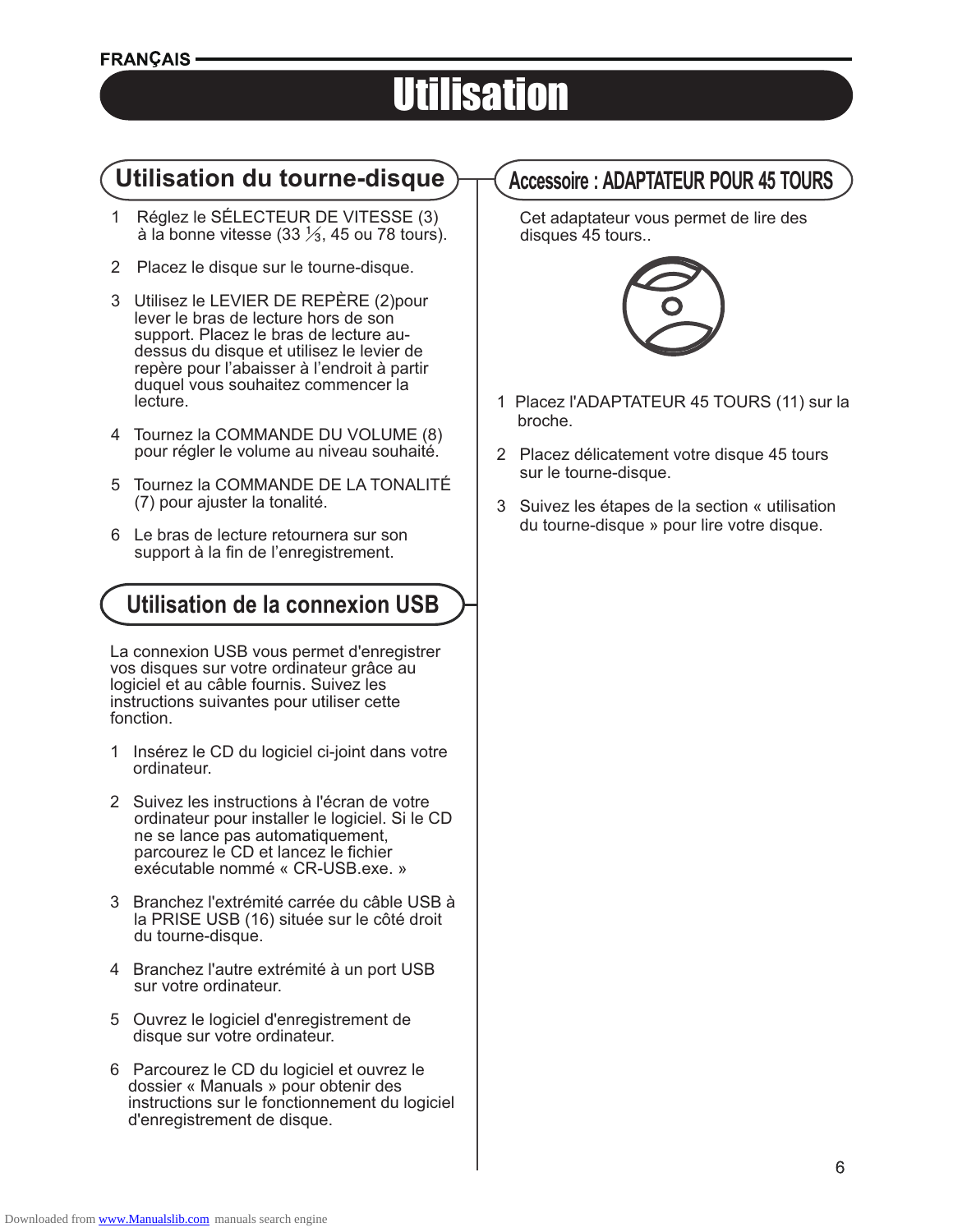### **FRANÇAIS**

# **Utilisation**

### **Entrée auxiliaire Sortie audio**

- 1 Vous pouvez connecter des composants externes à votre appareil en utilisant l'entrée auxiliaire.
- 2 Branchez le câble auxiliaire dans la prise d'ENTRÉE AUXILIAIRE (14) située à l'arrière du tourne-disque.
- 3 Branchez l'autre extrémité du câble auxiliaire dans la prise de sortie du composant externe souhaité.
- 4 Vérifiez le niveau du volume de votre composant externe.
- 5 Voir le manuel de l'utilisateur pour la bonne utilisation du composant externe.

### **Entrée auxiliaire**



- <sup>1</sup> Vous pouvez faire jouer l'audio de votre appareil dans une chaîne stéréo, la télévision ou une autre source stéréo en utilisant la sortie audio.
- 2 Vous aurez besoin d'un câble RCA standard (non inclus) pour faire ce branchement. Branchez les connecteurs rouge et blanc d'une extrémité du câble dans les PRISES DE SORTIE DE LIGNE (15) rouge et blanche situées à l'arrière de l'appareil. L'autre extrémité du câble se branche sur les prises d'entrée auxiliaire du composant sélectionné.
- 3 Faites fonctionner l'appareil comme d'habitude. Vous pourrez entendre le son exporté à partir de l'unité.
- REMARQUE : vous pouvez toujours écouter votre appareil lorsque vous utilisez la fonction de sortie audio.

### **Sortie audio**

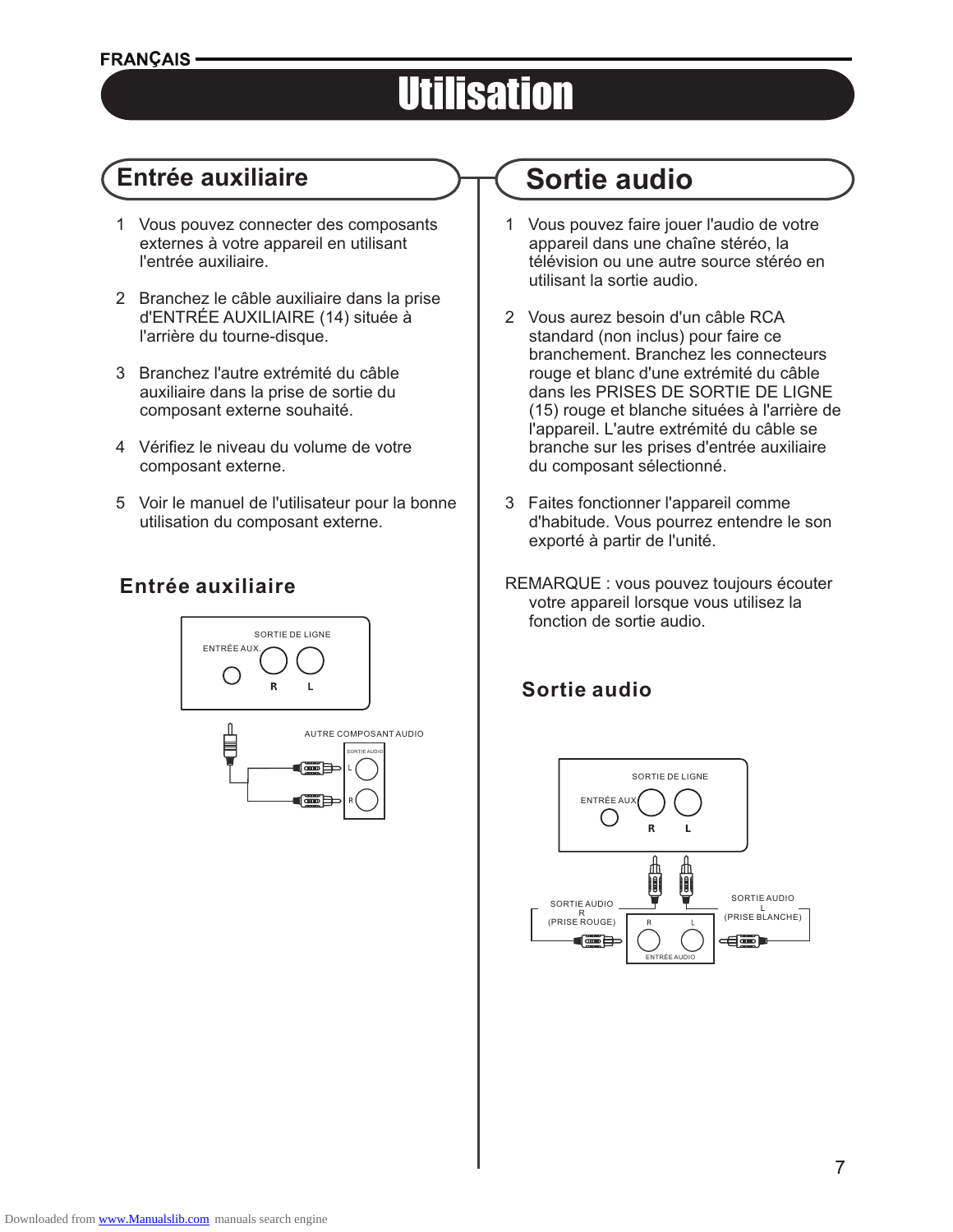# Généralités

# **Dépannage**

### **L'appareil ne fonctionne pas.**

 1 Le cordon d'alimentation CA n'est pas branché. Assurez-vous qu'il est branché à une prise CA à l'arrière de l'appareil.

### **Tourne-disque**

Aucun son n'est émis par l'appareil.

- 1 Le capuchon protecteur blanc de l'aiguille n'a pas été retiré.
- 2 Le volume n'est pas assez élevé pour être audible.

### **Le bras de lecture ne bouge pas.**

- 1 L'attache autobloquante noire n'a pas été retirée sous le bras de lecture.
- 2 L'attache de retenue du bras de lecture n'a pas été ouverte.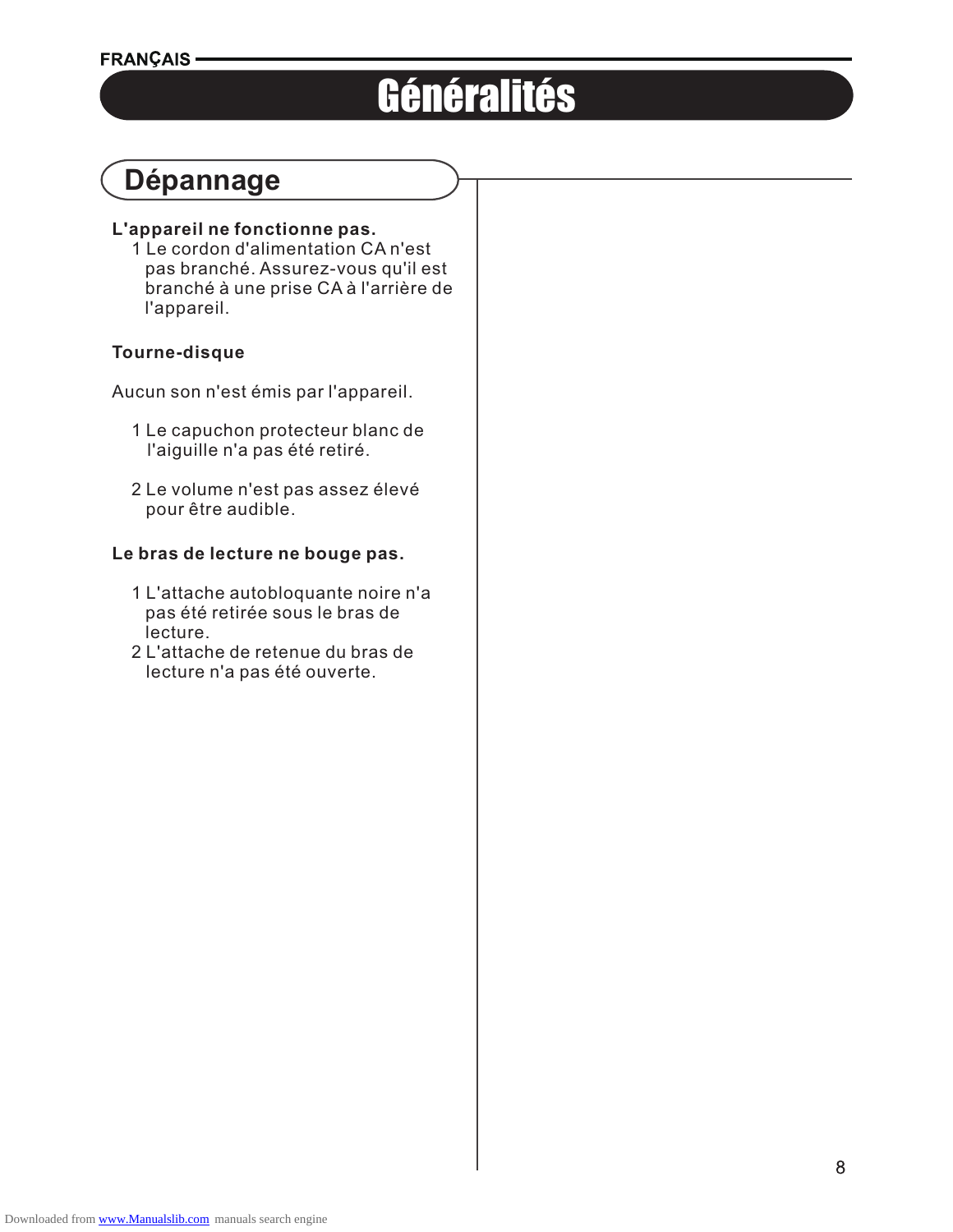### **FRANCAIS**

# Garantie Limitée Du Fabricant

Crosley Radio, Inc. garantit que le produit est exempt de vices matériels et de fabrication s'il est soumis à une utilisation normale pendant une période d'un an à compter de la date d'achat originale. Cette garantie n'est pas transférable. Si le produit est jugé défectueux pendant la période de garantie, l'appareil sera réparé ou remplacé, et ce, à la discrétion de Crosley Radio. Cette garantie couvre les défauts de fabrication et une utilisation normale par un consommateur, mais NE couvre PAS les pannes ou les dommages causés par un abus, un accident, une altération, un usage inapproprié, la négligence, une usure anormale, un entretien inadéquat, une utilisation commerciale ou déraisonnable, une surtension, une mauvaise manipulation, un accident, une catastrophe naturelle ou une tentative de réparation par un agent de service non autorisé. Les dommages cosmétiques ainsi que les dommages aux cordons d'alimentation et aux antennes ne sont également pas couverts.

Si ce produit ne fonctionne pas de manière satisfaisante, il est préférable de d'abord communiquer avec notre équipe d'assistance technique pour obtenir du soutien afin de s'assurer qu'il est utilisé correctement.

### **Soutien technique et questions sur le produit**

APPELEZ SANS FRAIS : 1-888-CROSLEY

(1-888-276-7539)

Veuillez contacter le revendeur auprès duquel l'appareil a été acheté s'il est déterminé qu'il n'est effectivement plus opérationnel. Dans de nombreux cas, votre détaillant sera en mesure de vous fournir un appareil de remplacement sans frais dans le cadre de sa politique de retour. Si la période de retour au détail est expirée, veuillez communiquer directement avec Crosley Radio pour participer au programme de protection d'un an.

### **Programme de garantie d'un (1) an de Crosley** APPELEZ SANS FRAIS : 1-800-926-7801

Vous aurez besoin de contacter nos bureaux du lundi au vendredi de 8 h à 17 h HNE pour obtenir un numéro AR (autorisation de retour) Vous serez chargé d'envoyer l'appareil (à vos frais) à nos bureaux dans son emballage original (ou un substitut raisonnable pour éviter tout dommage). Vous devrez marquer clairement votre numéro AR sur l'emballage extérieur et inclure le reçu de vente original (ou une copie) indiquant la date d'achat, le montant payé et le lieu d'achat. Vous aurez aussi besoin d'inclure votre nom complet, votre adresse de livraison et votre numéro de téléphone de jour. Vous recevrez comme instruction d'inclure un chèque ou un mandat-poste pour couvrir les frais d'expédition de retour et de manutention applicables. Un conseiller Crosley confirmera les frais d'expédition liés à la taille et au poids de votre produit. Les produits retournés ne seront pas expédiés à des boîtes postales. Crosley Radio ne sera pas responsable des retards ou des réclamations non traitées résultant de la défaillance de la part d'un acheteur de fournir l'ensemble ou une partie des informations nécessaires.

*Il n'existe aucune garantie expresse autre que celles citées ci-dessus.*

*La preuve d'achat du consommateur est la seule preuve du droit à la garantie.*

*Cette garantie donne à l'acheteur des droits légaux spécifiques en plus de droits qui peuvent varier d'un État à l'autre.*

*Conformément à la loi « Moss-Magnuson Warranty Act » du 10 juillet 1975, il s'agit de ce que l'on appelle une « garantie limitée », ce qui ne compromet en rien les normes élevées en matière de qualité de la fabrication de Crosley Radio.*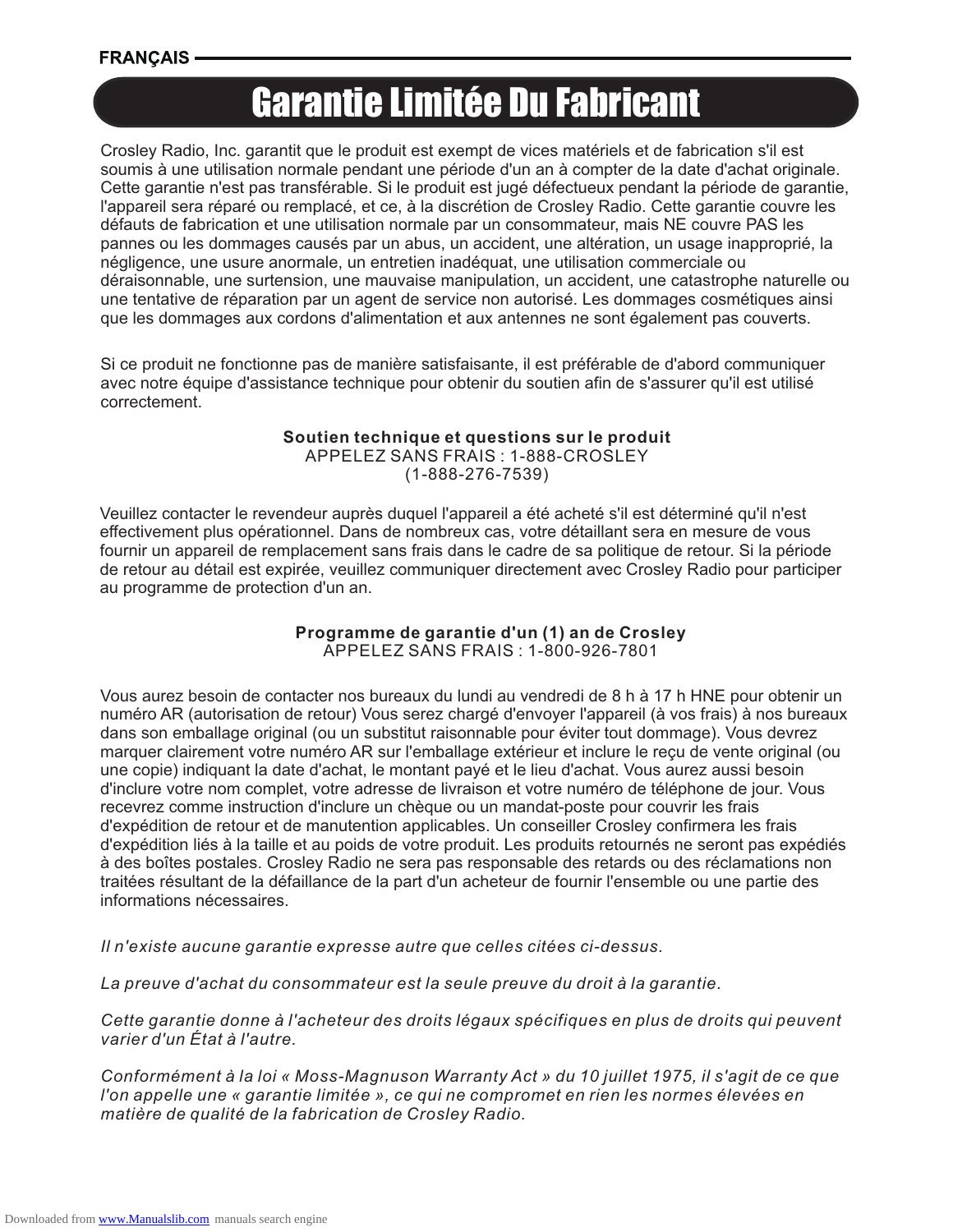



# KEEPSAKE TOCASISCO USB



www.crosleyradio.com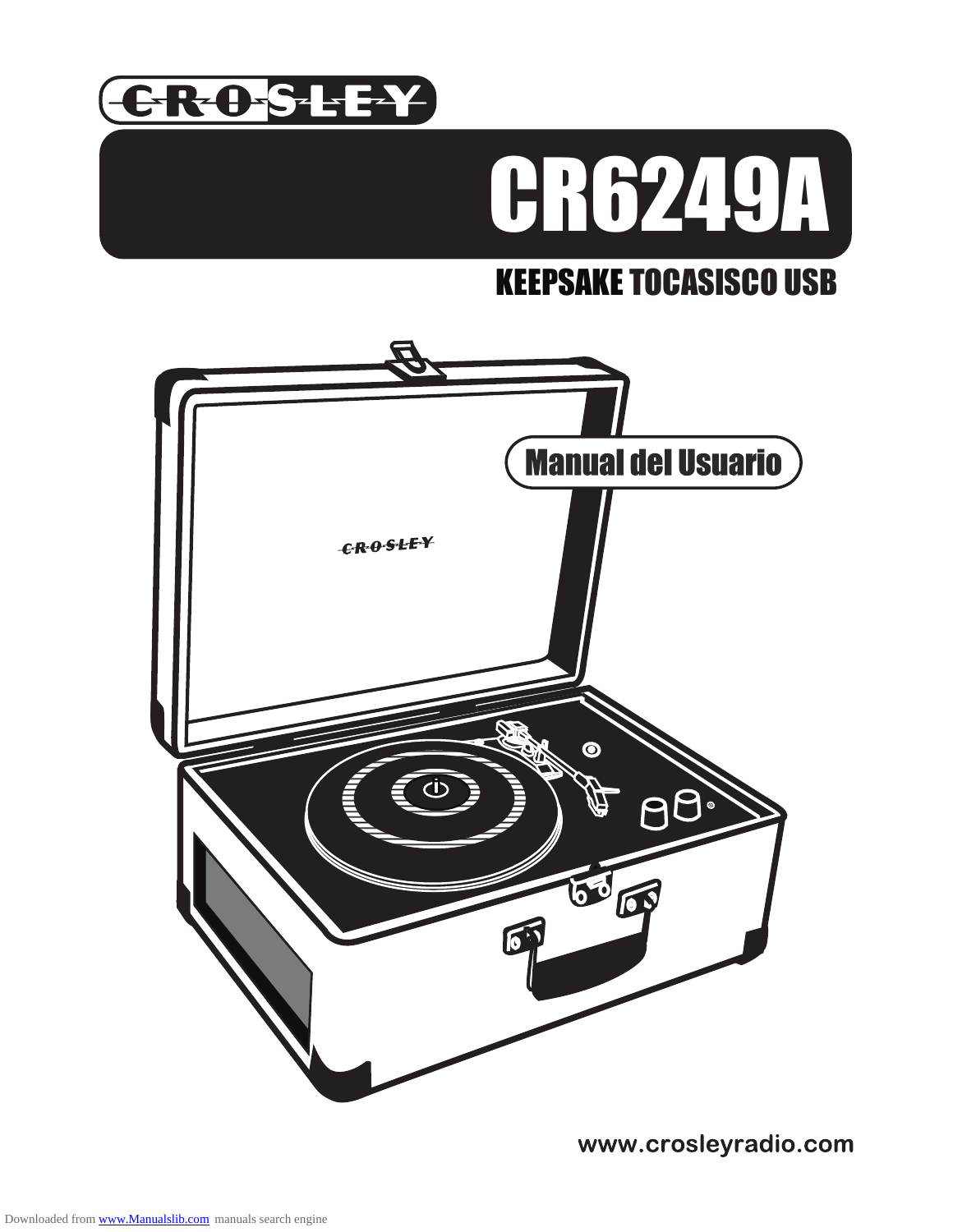### **ESPAÑOL**

# **AVISO IMPORTANTE DE SEGURIDAD**

### **POR FAVOR LEA CON MUCHO CUIDADO LAS PRÉCAUCIONES SIGUIENTES QUE SE APLICAN À SU EQUIPO.**

- 1. Léa las instrucciones Hay que leer todas las instrucciones sobre la operación y los avisos de seguridad antes l aparato en marcha.
- 2. Guarde las instrucciones Hay que guardar las instrucciones en lugar seguro para uso posterior.
- 3. Respete las advertencias Hay que seguir todas las advertencias de seguridad impresos en el aparato y en las escritas.
- 4. Siga las instrucciones Hay que seguir todas las instrucciones para la operación del aparato.
- 5. Limpieza Desenchufe el aparato del tomacorriente antes de limpiarlo. No utilice productos de limpieza líquidos ó aerosoles. Utilice un trapo seco.
- 6. Accesorios No utilice accesorios que no son autorizados por el fabricante del producto porque pueden causar riesgos.
- 7. Agua y humedad No utilice este aparato en la proximidad del agua por ejemplo, cerca de una tina, de un fregadero, de un lavadero, en un sótano húmedo ó cerca de una piscina ó cualquier ambiente similar.
- 8. Hay que desplazar el aparato con precaución en el caso que se encuentra sobre una base. Las paradas demasiado bruscas, la fuerza excesiva ó las superficies irregulares pueden causar la caída del aparato.
- 9. Ventilación La caja del aparato lleva ranuras y aberturas para la ventilación, para asegurar una operación fiable y para impedir que se sobrecaliente. No hay que tapar ni cubrir estas aberturas. No hay que poner el aparato sobre una cama, un sofá, una alfombra ó cualquier otra superficie que pueda tapar estas adecuada y seguir las instrucciones del fabricante.
- aberturas. No hay que poner el aparato en un estante ó en un muestrario a menos de asegurar una ventilación<br>adecuada y seguir las instrucciones del fabricante.<br>Fuentes de energía Este aparato debe alimentarse solamente c 10. Fuentes de energía – Este aparato debe alimentarse solamente con el tipo de energía indicado en la etiqueta. En el caso de que Usted no esté seguro del tipo de energía disponible para su casa, haga el favor de consultar a su vendedor ó a su compañía de energía. En el caso de productos para operación con baterías u otras fuentes de energía, consulte con el manual del usuario.



- Polarized Plug 11. Puesta a tierra o polarización – Este aparato está equipado de una ficha polarizada de cordón de energía en corriente alternativa (una ficha con una broca más ancha que la otra). Esta ficha puede enchufarse en el tomacorriente en un solo sentido. Esto es un dispositivo de seguridad. Si la ficha no entra en el tomacorriente, hay que darla media vuelta y intentar de enchufarla de nuevo. Si aún la ficha no quiere entrar en el tomacorriente, contacte a su electricista para cambiar su tomacorriente obsoleto. No trate de deformar el dispositivo de seguridad de la ficha polarizada
- 12. Energía Protección de los cordones Coloque los cordones de energía de manera que no se pisen o que no se aprieten por objetos en la proximidad o colocados de por encima. Hay que poner una atención especial en los cordones dónde entran en los tomacorriente, en los tomacorriente multiples y también dónde salen del aparato mismo.
- 13. Rayos Para dar más protección a su aparato durante las tormentas con relámpagos ó cuando se encuentra sin uso durante ratos largos, hay que desenchufarlo del tomacorriente y también desconectar la antena ó el sistema de cable. Esto evita los daños al producto debidos a los rayos ó a los sobrecargos de energía.
- 14. Líneas de transmisión No hay que colocar un sistema de antena exterior en la proximidad de líneas de transmisión eléctrica u otros circuitos de voltaje ó de luces dónde el sistema de antena corra el riesgo de caer sobre tales líneas. Al momento de hacer la instalación de un sistema de antena exterior hay que poner mucha atención en no venir en contacto con estas líneas, lo que puede resultar en riesgo de muerte.
- 15. Sobrecargo No sobrecargue los tomacorriente, los cordones ó los tomacorriente multiples. Toda falta de respetar esta advertencia puede causar un incendio ó un choque eléctrico.
- 16. Introduccion de objetos ó de líquido. No introduzca jamás cualquier objeto por las ranuras ó las aberturas que pueda venir en contacto con los puntos de voltaje ó hacer corto-circuito que puede causar un incendio ó un choque eléctrico. No derrame jamás ningún líquido sobre el aparato.
- 17. Reparación No tente de reparar este aparato usted mismo porque al abrir la caja usted corre el riesgo de venir en contacto con el voltaje ó con otros riesgos. Confíe toda reparación al personal de servicio calificado.
- 18. Daños que necesitan una reparación Desenchufe el aparato del tomacorriente y contacte al personal de servicio calificado en las circunstancias siguientes:
	- a. Cuando el cordón de energía está dañado.
- b. Cuando se ha derramado algún líquido ó un objecto alguno se ha caído al interior.
- c. Cuando el aparato ha sido expuesto a la lluvia ó al agua.
- d. Cuando el aparato no funciona normalmente con seguir las instrucciones de uso. Toque solamente los mandos que son indicados en las instrucciones de uso, puesto que con tocar los otros mandos usted puede causar daños y muchas veces esto puede necesitar la intervención de un técnico calificado para poner el aparato en marcha. e. Cuando se ha dejado caer el aparato ó cuando se ha dañado de cualquier manera.
- f. Cuando el aparato cambia abruptamente de funcionamiento esto indica la necesidad de reparación.
- 19. Piezas de repuesto En el caso que Usted necesita piezas de repuesto, hay que verificar que el técnico ha puesto las piezas especificadas por el fabricante ó que estas piezas tengan las mismas características de las piezas de orígen. Las substituciones no autorizadas pueden causar un incendio, un choque eléctrico u otros riesgos.
- 20. Verificación de seguridad– al momento de hacer servicio ó reparaciones en este aparato, pida al técnico de servicio de hacer una verificación de seguridad para confirmar que el aparato está en buenas condiciones de marcha.
- 
- 21. Fijación a la pared ó en el techo El aparato debe fijarse solamente según los consejos del fabricante.<br>22. Calor El aparato debe situarse a distancia de fuentes de calor tales como los radiadores, las bocas d 22. Calor – El aparato debe situarse a distancia de fuentes de calor tales como los radiadores, las bocas de aire caliente, cocinas u otros aparatos (y también los amplificadores) que desprenden calor.

ADVERTENCIA: Todo cambio ó modificación a este aparato que no está especificamente aprobado por la persona responsable puede cancelar la autoridad del usuario a usar el equipo.

AVISO: Este equipo ha sido objeto de ensayos y se ha declarado conforme a los límites de un aparato digital de Clase B,<br>según la Sección 15 del reglamento FCC. Estos límites son concebidos para proteger contra las emisione ună instalación residencial. Este equipo genera, utiliza y puede emitir energía de frecuencia radio y puede ser la fuente de<br>emisiones perjudicales que enturbian las comunicaciones radio en el caso de no ser instalado y ut instrucciones. Con decir esto, no hay garantía que la interferencia no resulta de una instalación específica. Si este equipo<br>causa interferencia, perjudica a la radio ó a la recepción de televisión, se puede determinar apa equipo. El usuario está alentado a corregir la interferencia por una ó varias de las siguientes maneras:

- reorientar la antena de recepción ó cambiarla de lugar
- aumentar la distancia entre el equipo y el receptor
- conectar el equipo a un circuito diferente del que el receptor está conectado.
- consultar al vendedor ó a un técnico de televisión calificado para consejos.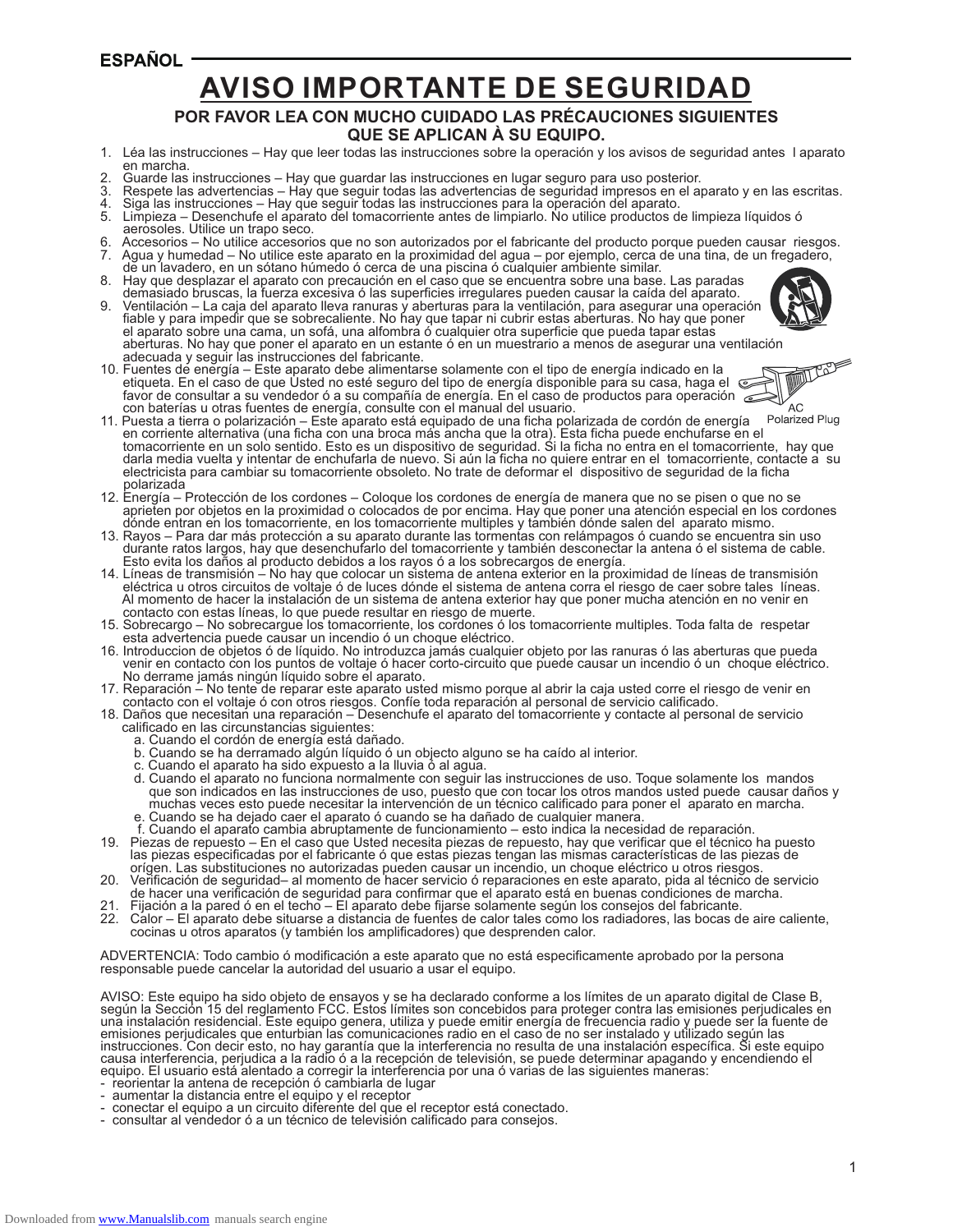# **i ATENCIÓN!**

PARA RÉDUCIR LOS RIESGOS DE CHOQUE ELÉCTRICO, NO EXPONGA ESTE APARATO A LA LLUVIA NI A LA HUMEDAD. NO QUITE LA TAPA. LOS PILOTOS SON SOLDADOS EN LUGAR. EL INTERIOR NO CUENTA CON COMPONENTES A REPARAR POR EL USUARIO. CONFÍE SU APARATO SOLAMENTE AL PERSONAL DE SERVICIO CALIFICADO.







# **¡ ATENCIÓN !**

PARA REDUCIR LOS RIESGOS DE CHOQUE ELÉCTRICO, NO QUITE LA TAPA (Ó LA PARTE DE ATRÁS). EL INTERIOR NO CUENTA CON NINGÚN COMPONENTE A REPARAR POR EL USUARIO. CONFÍE SU APARATO SOLAMENTE AL PERSONAL DE SERVICIO CALIFICADO.



El símbolo de rayo con punto de flecha al interior del triángulo equilateral lleva el propósito de poner al usuario sobre aviso de la presencia de «voltaje peligroso» no aislado al interior de la caja del aparato que es suficientemente grave para causar un riesgo de choque eléctrico a las personas.



El signo de admiración al interior del triángulo equilateral lleva el propósito de poner al usuario sobre aviso de la presencia de instrucciones importantes concernientes a la operación y al mantenimiento que se encuentran en el manual del usuario librado con el aparato.

### **Especificaciones técnicas**

Fuente de energía Consumo Vilocidades **Parlantes** 

: Adaptador de CA -(CC 12V 0.5A) (incluído) : 12W : 33-1/3,45,78 rmp

: 3×5 pulgadas-tipo dinámico×2

# **Para Windows:**

Windows 2000, XP Windows Vista Home Basic Windows Vista Home Premium/Business/Ultimate RAM/Velocidad procesor recomendadas RAM/Velocidad procesor minimas<br>512 MB/1 GHz 128 MB/300 MHz 2 GB / 1 GHz 4 GB / 2 GHz

512 MB / 1 GHz 1 GB / 1 GHz

### **Para Mac:**

Audacity 1.2 necesita MAC OS×10.1 ó más reclente Audacity funciona mejor con 64MB RAM por lo memos y un procesor 300 MHz

• EL FABRICANTE SE RESERVAL EL DERECHO DE CAMBIAR LA CONCEPCIÓN Y LAS ESPECIFICACIONES SIN PREAVISO.



1220 East Oak Street . Louisville, Kentucky 40204 www.crosleyradio.com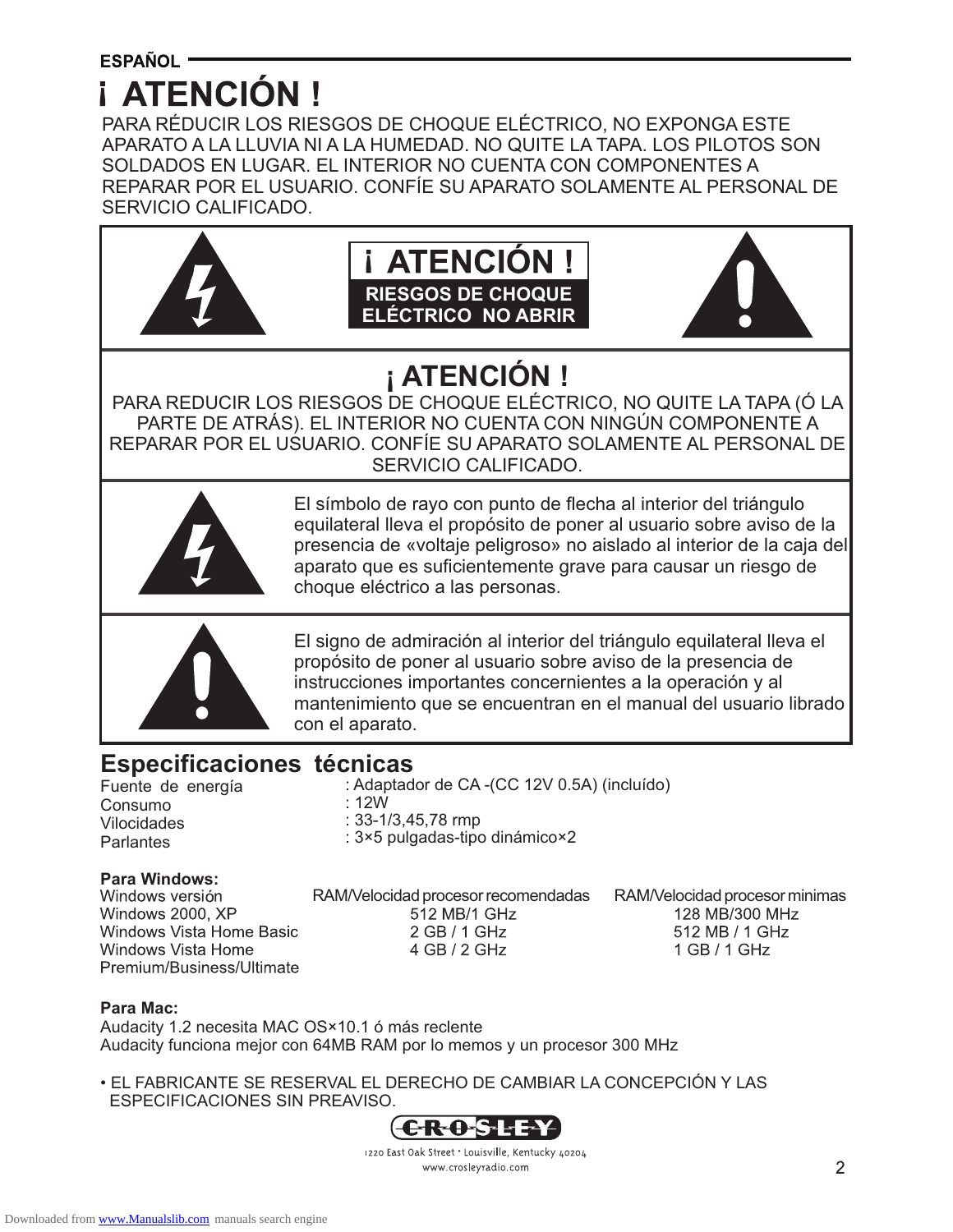### **ESPAÑOL**

# Bienvenido

Gracias por adquirir el tocadiscos Keepsake (CR6249A) de Crosley. Antes de operar esta unidad, lea atentamente este manual y consérvelo para el futuro.

# Acerca de este manual

Las instrucciones de este manual describen las funciones de los controles del CR6249A.

Este paquete incluye:

- Tocadiscos portátil
- Software de grabación de discos
- Cable USB
- Cable auxiliar
- Adaptador de 45 rpm
- Adaptador de CA

# Índice

### **Inicio**

| Localizadores de controles 4 |  |
|------------------------------|--|
|                              |  |
| Fuente de alimentación5      |  |
| Funcionamiento del conector  |  |

### **Funcionamiento**

| Funcionamiento del tocadiscos. 6 |  |
|----------------------------------|--|
|                                  |  |
|                                  |  |
|                                  |  |

### **General**

| Guía de solución de problemas8 |  |
|--------------------------------|--|
|                                |  |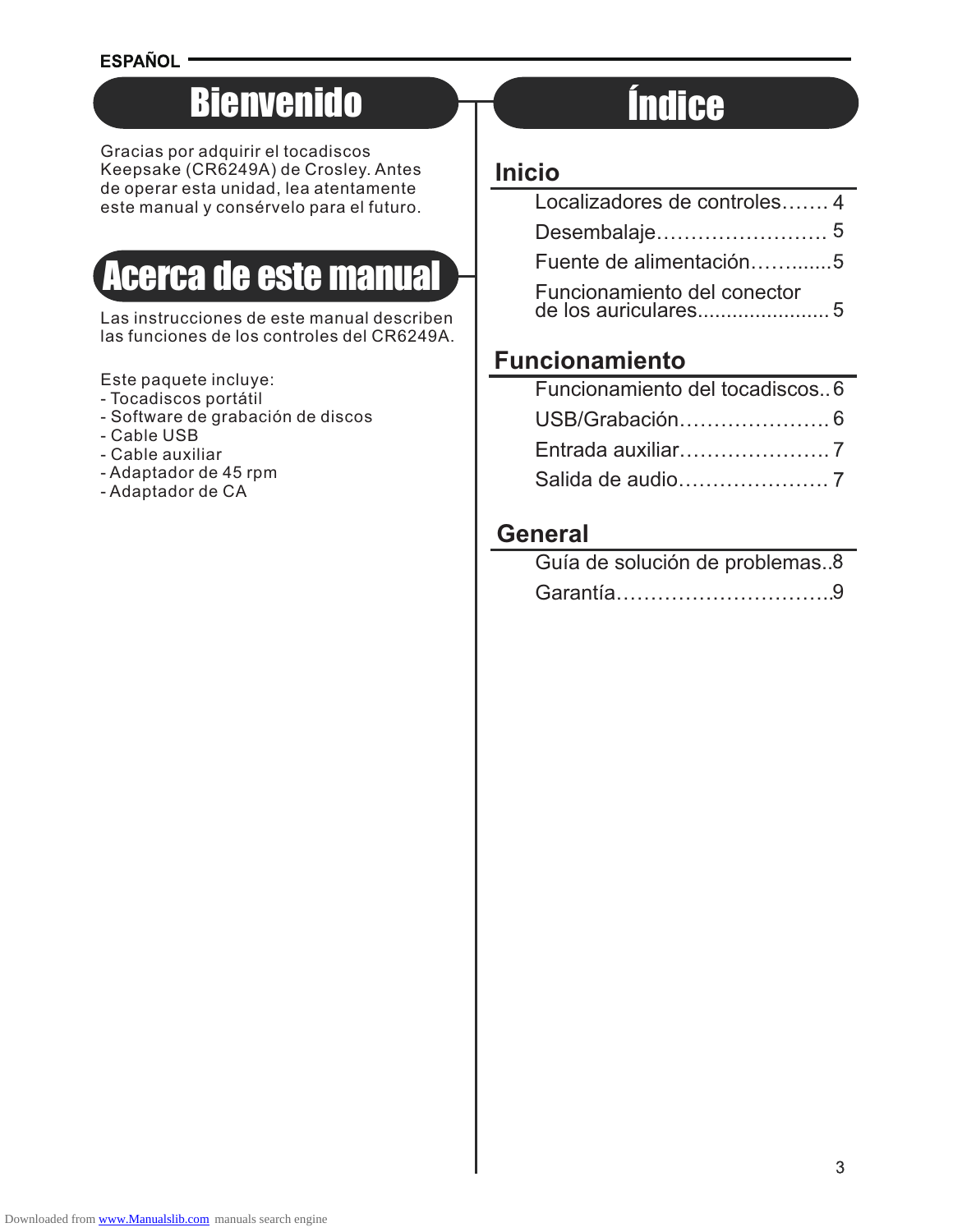**ESPAÑOL** 

# Localizadores de controles

# **Controles de la unidad**

- 1 Brazo del tocadiscos
- 2 Palanca de indicación<br>3 Luz indicadora de corr
- 3 Luz indicadora de corriente<br>4 Interruptor de control de vel
- 4 Interruptor de control de velocidad<br>5 Gancho de seguridad
- 5 Gancho de seguridad<br>6 Conector de auriculare
- Conector de auriculares
- 7 Control de tono
- 8 Perilla de volumen de ENCENDIDO/APAGADO
- 9 Soporte del brazo del tocadiscos
- 10 Tocadiscos
- 11 Adaptador de 45 rpm
- 12 Parlante
- 13 Conector del adaptador
- 14 Conector de la entrada auxiliar
- 15 Conector de salida
- 16 Conector de USB
- 17 Adaptador de CA (Ubicados en una bolsa de plástico dentro del empaque de poliestireno extruido)







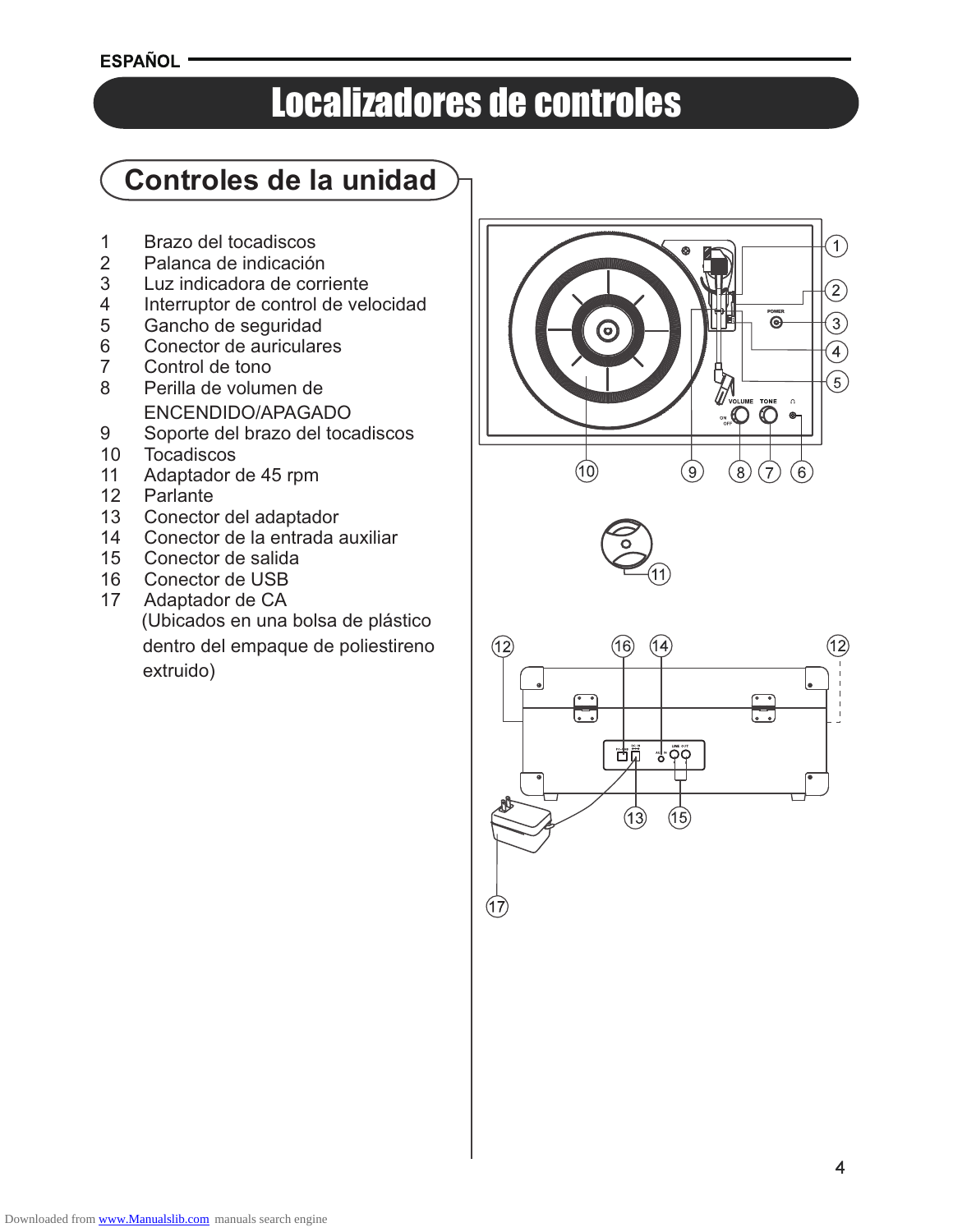### **ESPAÑOL -**

# Inicio

# **Desembalaje**

- 1 Quite los materiales de embalaje de la unidad. Nota: Conserve todos los materiales de embalaje.
- 2 Quite la bolsa de plástico que cubre la unidad.
- 3 Retire el ADAPTADOR de CA (17) de la parte trasera de la unidad.
- 4 Quite la atadura del ADAPTADOR DE CA (17).
- 5 Abra la tapa y quite el material de envío de poliestireno extruido del TOCADISCOS (10).
- 6 Quite la banda de sujeción negra ubicada debajo del BRAZO DEL TOCADISCOS (1).
- 7 Quite la cubierta blanca que protege la aguja tirando suavemente hacia el frente de la unidad.



8 Gire el TORNILLO DE SUSPENSIÓN DEL TOCADISCOS en sentido horario hasta que quede completamente abajo. No lo fuerce ni lo ajuste demasiado. Esto permite que el tocadiscos flote sobre sus amortiguadores.



9 Suelte el BROCHE DE SUJECIÓN (5) del brazo del tocadiscos presionando suavemente hacia la derecha. Esto destrabará el BRAZO DEL TOCADISCOS (1) del soporte del brazo. Trabe nuevamente el BROCHE DE SUJECIÓN (5) cuando mueva la unidad a otro lugar.



# **Fuente de alimentación**

- 1 Desate el cable del ADAPTADOR DE CA (17).
- 2 Enchufe el ADAPTADOR DE CA (17) a la salida adecuada de la pared.
- 3 Enchufe el extremo pequeño del adaptador al CONECTOR DE CC(13) ubicado en la parte posterior de la unidad.

### **Funcionamiento del conector de los auriculares**

- 1 Conecte los auriculares al conector de los auriculares (6).
- 2 Ajuste el volumen al nivel de audición deseado.
	- NOTA: Cuando use los auriculares, se desactivará el sonido de los parlantes de la unidad.



NOTA: No se incluyen los auriculares con la unidad.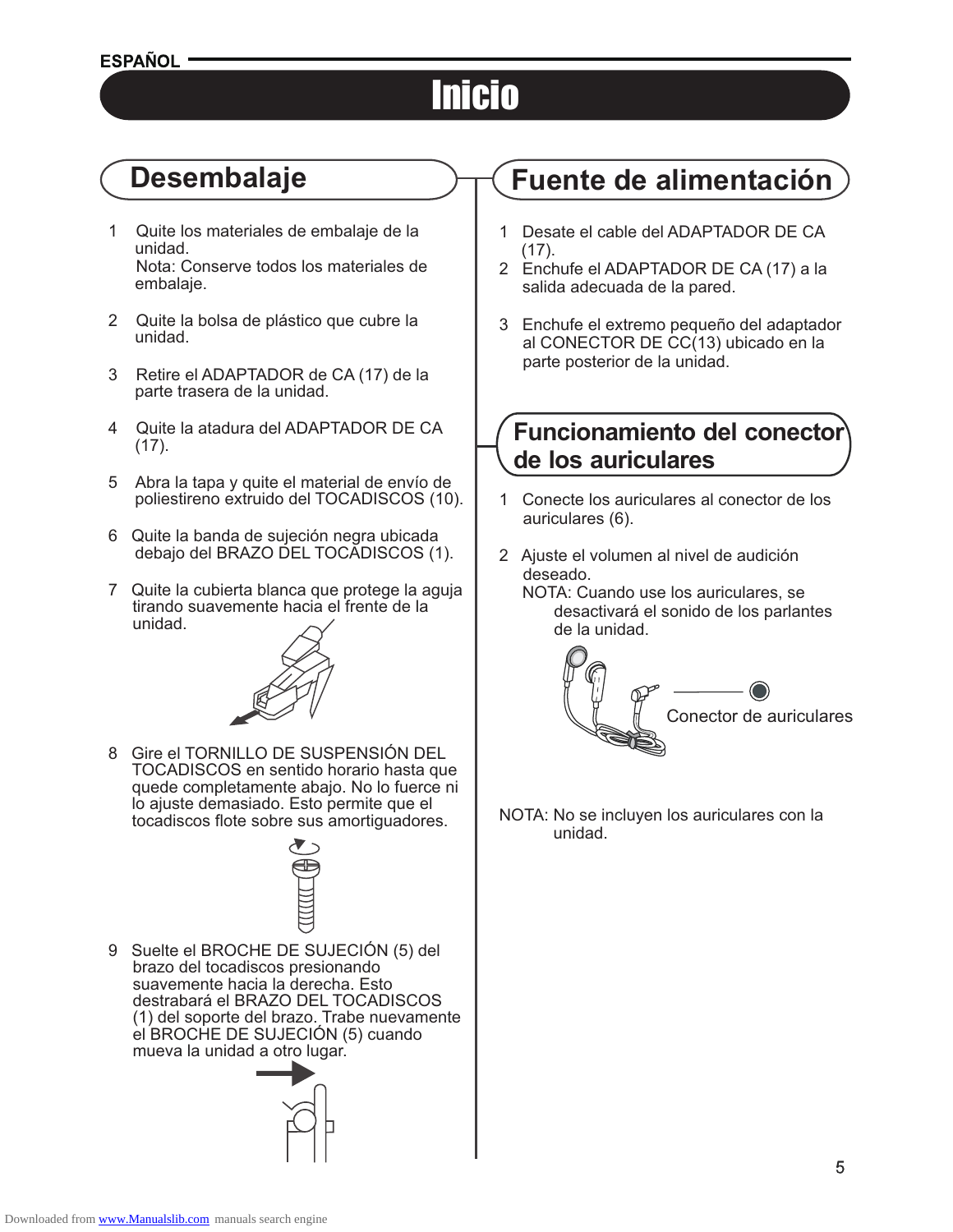### **ESPAÑOL**

# Funcionamiento

### **Funcionamiento del tocadiscos**  $\rightarrow$  ( Accesorio: ADAPTADOR DE 45 RPM

- 1 Fije el INTERRUPTOR DE CONTROL DE VELOCIDAD (3) a la velocidad correcta (33 1/3, 45 o 78 rpm).
- 2 Coloque el disco en el tocadiscos.
- 3 Use la PALANCA DE INDICACIÓN(2)para levantar el brazo fonocaptor de su soporte. Mueva el brazo fonocaptor sobre el disco y use la palanca de indicación para bajarlo hasta el punto desde donde desea que comience el disco.
- 4 Gire el CONTROL DE VOLUMEN (8)para ajustar el volumen al nivel deseado.
- 5 Deslice el CONTROL DE TONO (7) para ajustar el nivel del tono.
- 6 Al final del disco, el brazo fonocaptor regresará a su soporte.

### **Funcionamiento del puerto USB**

Mediante el cable y el software incluidos, la conexión USB le permite grabar discos en su computadora. Siga estas instrucciones para usar el USB.

- 1 Inserte el CD de software adjunto en su computadora.
- 2 Siga las instrucciones que aparecen en la pantalla de la computadora para instalar el software. Si el CD no se carga automáticamente, examine el CD y ejecute el archivo ejecutable llamado "CR-USB.exe."
- 3 Conecte el extremo cuadrado del cable USB al CONECTOR USB (16) del lado derecho del tocadiscos.
- 4 Conecte el otro extremo a un puerto USB en su computadora.
- 5 Desde su computadora, abra el software de grabación de discos.
- 6 Para obtener instrucciones sobre el funcionamiento del software de grabación de discos, examine el CD y abra la carpeta Manuals (Manuales).

Este adaptador le permite reproducir discos a 45 rpm.



- 1 Coloque el ADAPTADOR DE 45 RPM (11) sobre el eje.
- 2 Coloque suavemente el disco de 45 rpm en el tocadiscos.
- 3 Siga los pasos indicados en la sección de funcionamiento del tocadiscos para reproducir el disco.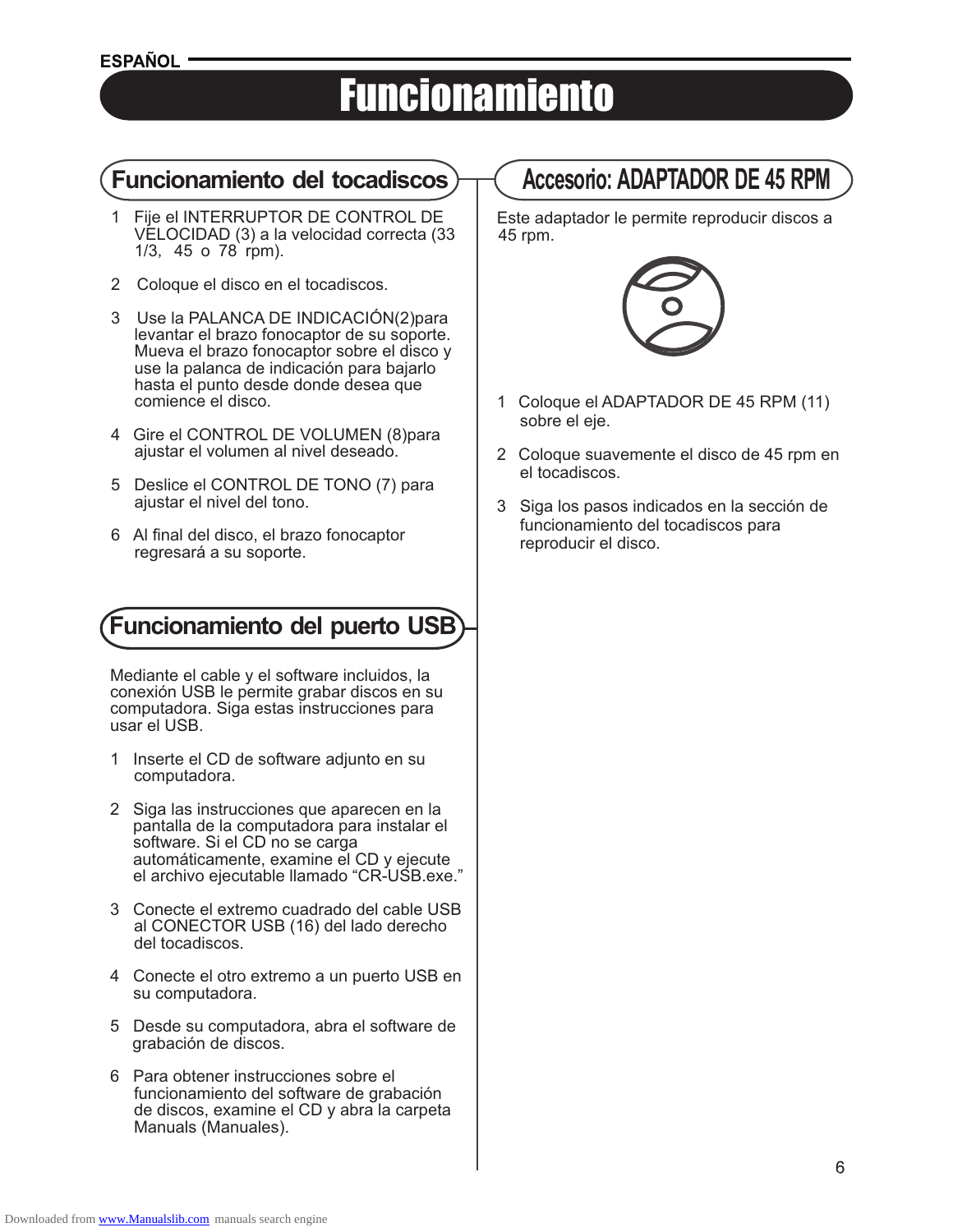# **Funcionamiento**

### **FuncionamientoEntrada auxiliar Salida de audio**

- 1 Puede conectar componentes externos a su unidad mediante la entrada auxiliar.
- 2 Enchufe el cable auxiliar al CONECTOR DE ENTRADA AUXILIAR (14) ubicado en la parte posterior del tocadiscos.
- 3 Enchufe el otro extremo del cable auxiliar al conector de salida del componente externo deseado.
- 4 Controle el nivel del volumen del componente externo.
- 5 Consulte el manual del operador para conocer el funcionamiento correcto del componente externo.

### **Entrada auxiliar**



- 1 Puede pasar el audio de la unidad al estéreo de su casa, televisión u otra fuente de estéreo mediante la salida de audio.
- 2 Para hacer esta conexión, necesita un cable RCA estándar (no está incluido). Enchufe los conectores blanco y rojo en un extremo del cable al CONECTOR DE SALIDA (15) rojo y blanco ubicado en la parte posterior de la unidad. El otro extremo del cable se enchufa a los conectores de la entrada auxiliar del componente seleccionado.
- 3 Opere la unidad de la manera habitual; puede escuchar el sonido exportado desde la unidad.
- NOTA: Puede seguir escuchando la unidad si usa la función de salida de audio.

### **Salida de audio**

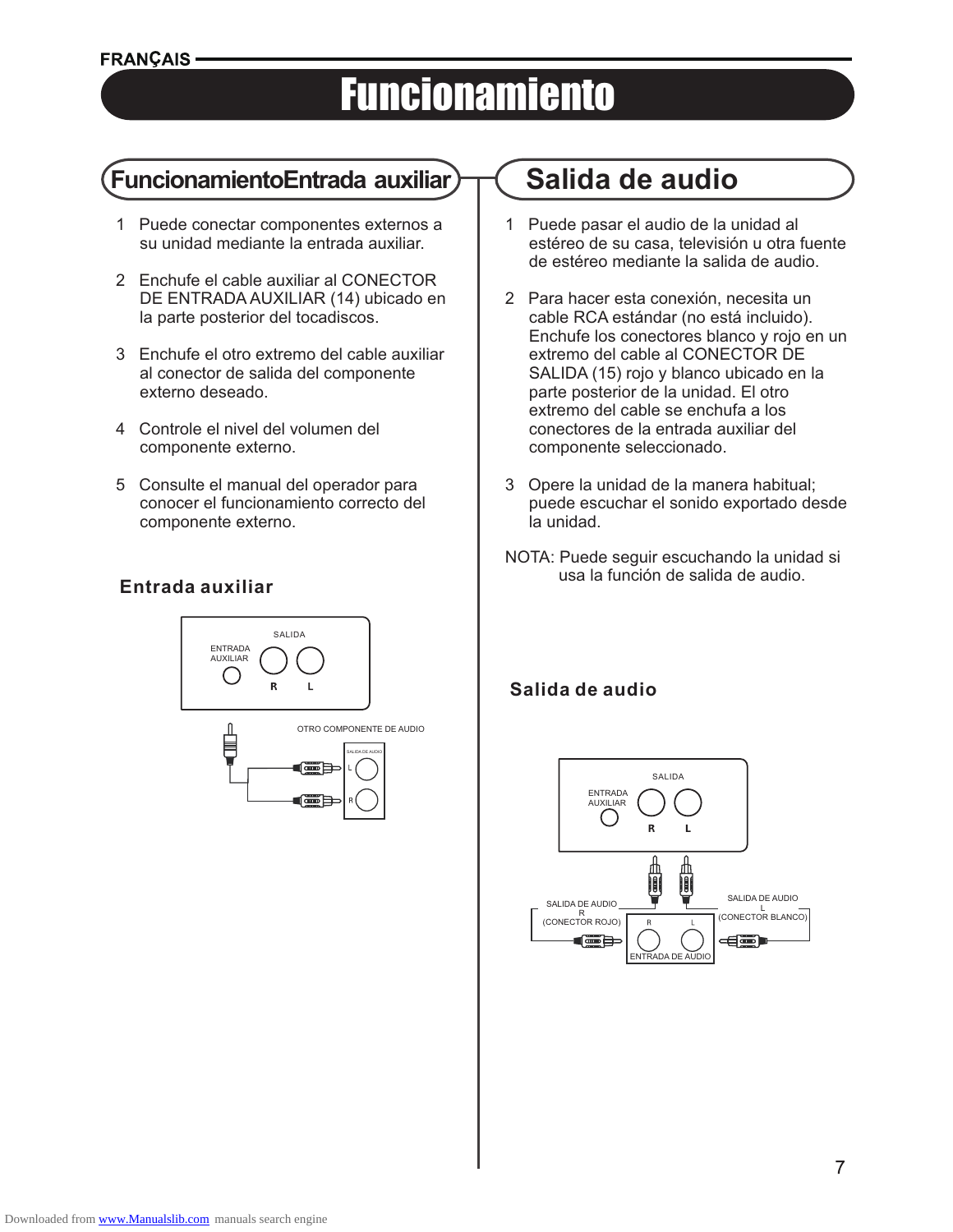# General

# **Solución de problemas**

### **La unidad no funciona.**

 1 El cable de alimentación de CA no está conectado. Asegúrese de que esté conectado a una salida de CA en la parte posterior de la unidad.

### **Tocadiscos**

La unidad no emite sonido.

- 1 No se quitó la cubierta blanca que protege la aguja.
- 2 No está subido el volumen.

### **El brazo del tocadiscos no se mueve.**

- 1 No se quitó la banda de sujeción negra ubicada debajo del brazo del tocadiscos.
- 2 No se quitó el broche de sujeción del brazo del tocadiscos.